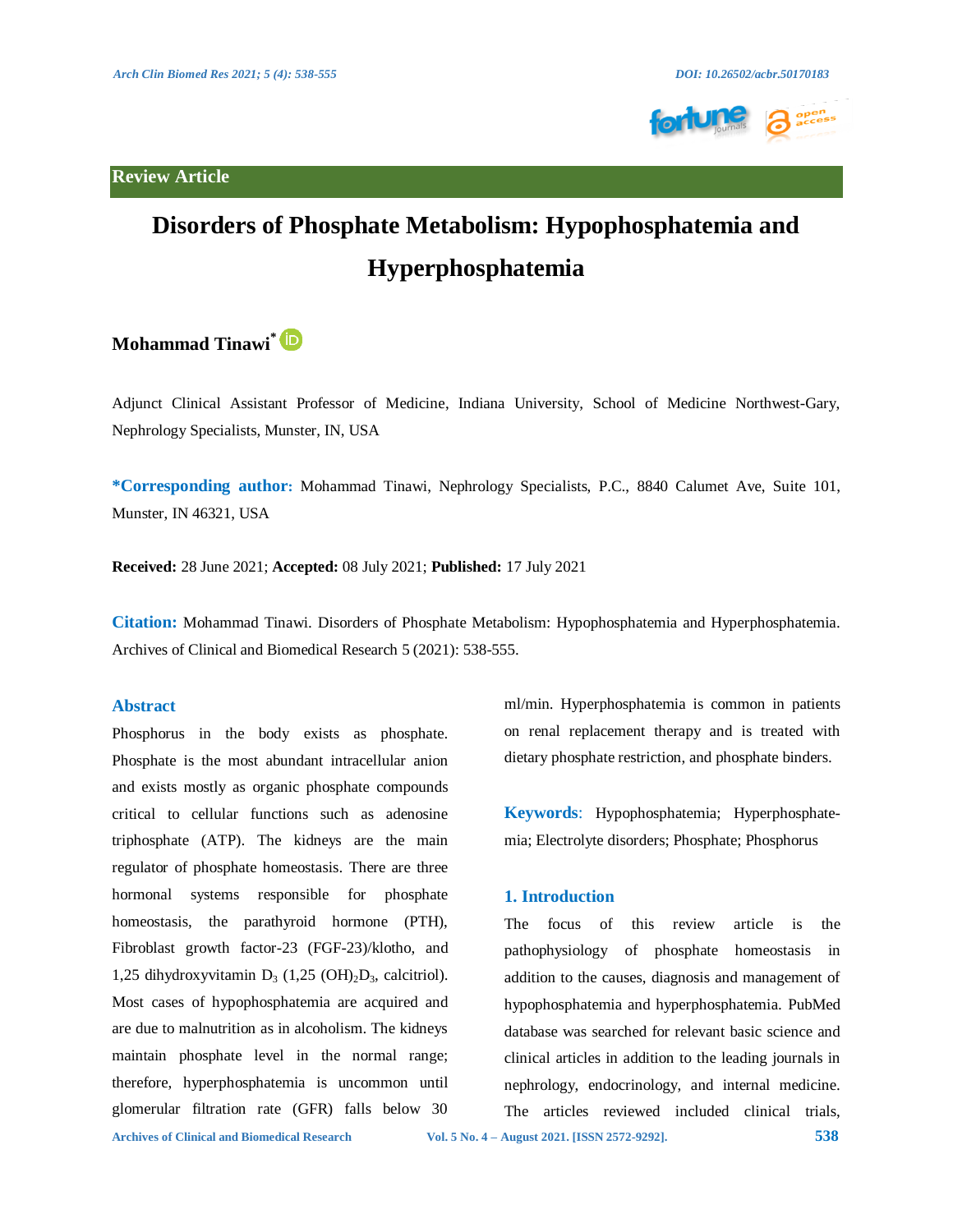comprehensive reviews, and case studies deemed of clinical significance. Major textbook chapters were reviewed as well. Phosphorus is a highly reactive element and is never found free in the body. In the human body phosphorus is bound to oxygen in the form of the polyatomic ion phosphate  $[PO4<sup>3</sup>$ ]. There are two forms of phosphate in the body, inorganic phosphate (mineral phosphate) and organic phosphate. Phosphate can exist intracellularly or extracellularly [1]. Most of the body phosphate is in the form of organic phosphate complexed with proteins, lipids, and carbohydrates. Phosphate is the most abundant intracellular anion with a concentration of about 100 mmol/l. Most intracellular phosphate is organic (such as creatine phosphate, adenosine phosphate, and erythrocytes 2,3 diphosphoglycerate [2,3-DPG]). Intracellular phosphate is critical to almost all cellular functions. Inorganic phosphate in the cell is sequestered within intracellular organelles and is complexed with other ions such as calcium (Ca) and magnesium (Mg) [2]. Phosphate is essential to cellular structure, enzymatic processes such as glycolysis, and oxidative phosphorylation (formation of ATP).

**Archives of Clinical and Biomedical Research Vol. 5 No. 4 – August 2021. [ISSN 2572-9292]. 539** Serum phosphate assay is the measurement of inorganic phosphate in the serum. The normal range for serum phosphate is 0.8-1.45 mmol/l (2.5-4.5 mg/dl) [3]. Phosphate should not be expressed as mEq/l. To convert from mmol/l to mg/dl multiply by 31 (the atomic weight of phosphorus) and divide by 10 [i.e., multiply by 3.1]. It is important to emphasize that serum (inorganic) phosphate is a very small fraction (0.3%) of total body phosphate. Most of the inorganic phosphate in the serum exists as free phosphate ions (85%), only 10% is protein-bound and 5% is complexed with Ca, Mg or sodium (Na) [4, 5]. Serum inorganic phosphate consists of two forms of orthophosphate, dihydrogen phosphate  $(H_2PO_4^-)$ 

which is a weak acid and monohydrogen phosphate  $(HPO<sub>4</sub><sup>2</sup>)$  which is a weak base. At the physiologic pH of 7.40, the  $HPO<sub>4</sub><sup>2</sup>/H<sub>2</sub>PO<sub>4</sub>$  ratio is 4:1 [6]. Phosphate intake varies considerably among individuals depending on their intake of protein and phosphaterich foodstuffs such as dairy products and processed food. Average daily intake of phosphorus is 22.6- 64.5 mmol (700-2000 mg). Serum phosphate follows a circadian rhythm with the lowest level around 11 am and the highest level (about 0.19 mmol/l [0.6 mg/dl] higher) in the afternoon [7].

#### **2. Dietary Phosphate**

Most foods contain phosphate especially protein-rich sources. Examples are seeds, legumes, fish, meat, and dairy products. Dietary phosphate is derived from animal protein or plant protein. Organic phosphate in animal protein is easily absorbed after hydrolysis. Phosphate in plant protein such as beans and nuts is stored as phytate. Humans do not have the enzyme phytase. Absence of phytase limits the bioavailability of plant-based phosphate to < 50% [8]. Food additives are an important source of inorganic phosphate in the diet. This source is 90% absorbed and is easily overlooked because phosphorus is not usually included in Nutrition Facts labels. This may have significant implications for patients with advanced chronic kidney disease (CKD) in whom phosphate restriction is routinely recommended. Phosphorus is present in over 10% of medication formulations. Some common medications are high in phosphorus such as amlodipine, lisinopril, sitagliptin, and paroxetine [5]. Not all generic formulations have the same amount of phosphorus. The recommended daily allowance (RDA) of phosphorus in adults is 22.6 mmol (700 mg/day of phosphorus which is equivalent to about 2100 mg of phosphate) [9]. Most adults ingest significantly higher amount of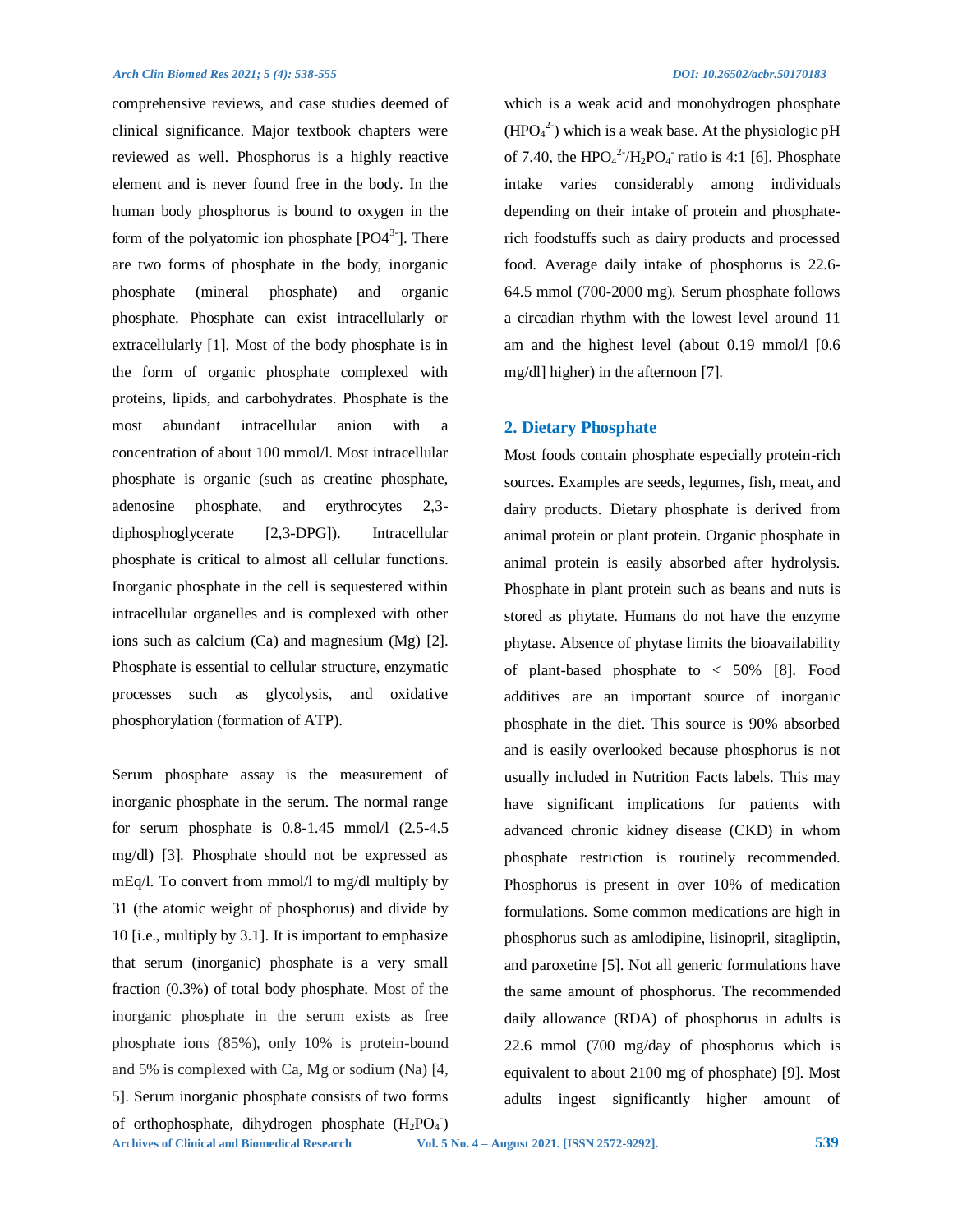phosphorus depending on their protein intake. Patients with CKD are advised to ingest approximately 32 mmol (1000 mg) of phosphorus daily.

#### **3. Phosphate Homeostasis**

#### **3.1 Phosphate distribution in the body**

The human body contains approximately 700 g of phosphorus (approximately 1% of total body weight) [1]. Most of the organic phosphate in the body (85%) is in the bone. Skeletal phosphate is complexed with Ca as hydroxyapatite  $[Ca_{10}(PO_4)_6(OH)_2]$  which gives the bone its mechanical strength. About 14% of phosphate resides in soft tissues, and only 1% is in the extracellular (ECF) space [10]. Only 0.5% of phosphate in the bone is exchanged daily with the ECF. There are two forms of ECF phosphate: organic (70%) and inorganic (30%). Organic phosphate in the ECF exists as phospholipids.

#### **3.2 Intestinal absorption of phosphate**

Phosphate absorption occurs in the small intestine, Figure 1. This absorption is mainly regulated by calcitriol (the most active form of vitamin D) and dietary phosphate intake itself. Phosphate absorption occurs transcellularly or paracellularly (passively) [7]. Transcellular absorption is an active process mediated by NaPi2b (sodium-phosphate cotransporter type IIb or Npt2b) [3]. Calcitriol stimulates and nicotinamide (due to reduction in Npt2b expression) inhibits transcellular phosphate absorption. A diet low in phosphate (as recommended in CKD patients) increases intestinal absorption of phosphate due to upregulation of Npt2b-dependant phosphate absorption [11]. The reverse is true. In humans the paracellular absorption of phosphate is more important than the transcellular absorption [12]. Paracellular absorption of phosphate occurs passively through the tight junctions between enterocytes. Tight junctions are composed of claudins. Cations such as aluminum, Ca and Mg bind phosphate in the intestine and decrease its absorption. Certain Ca and Mg salts are used as phosphate binders in patients with CKD.

#### **3.3 Renal handling of phosphate**

The kidneys are the main regulator of phosphate homeostasis [7]. Phosphate homeostasis is linked to calcium (Ca) homeostasis [13]. The three hormonal systems that regulate phosphate homeostasis are PTH, calcitriol and FGF-23/klotho.

**3.3.1 PTH:** PTH decreases renal phosphate absorption resulting in phosphaturia. It exerts this action by acting on the proximal tubule [1]. It has the opposite effect on Ca resulting in an increase in renal Ca absorption and hypocalciuria. PTH stimulates calcitriol synthesis by the kidneys. Moreover, it stimulates the release of both FGF-23 and phosphate by bone cells. It is known that hyperphosphatemia stimulates PTH secretion. Recently Centeno et al. elucidated the underlying mechanism [14]. A rise in phosphate concentration inhibits the activity of the CaSR by non-competitive antagonism. This effect was demonstrated in isolated human parathyroid cells, and it results in an increase in PTH secretion. The crystal structure of the extracellular domain of the CaSR revealed 4 anion binding sites [15]. Phosphate or sulfate  $(SO<sub>4</sub>)$  can occupy these sites resulting in inactivation of the CaSR and stimulation of PTH release. Hyperphosphatemia may block the ability of cinacalcet to activate CaSR and suppress PTH resulting in resistance to the effect of this calcimimetic agent. Therefore, CaSR has binding sites for Ca, Mg and phosphate and it is a calcium and a phosphate sensor [15, 16].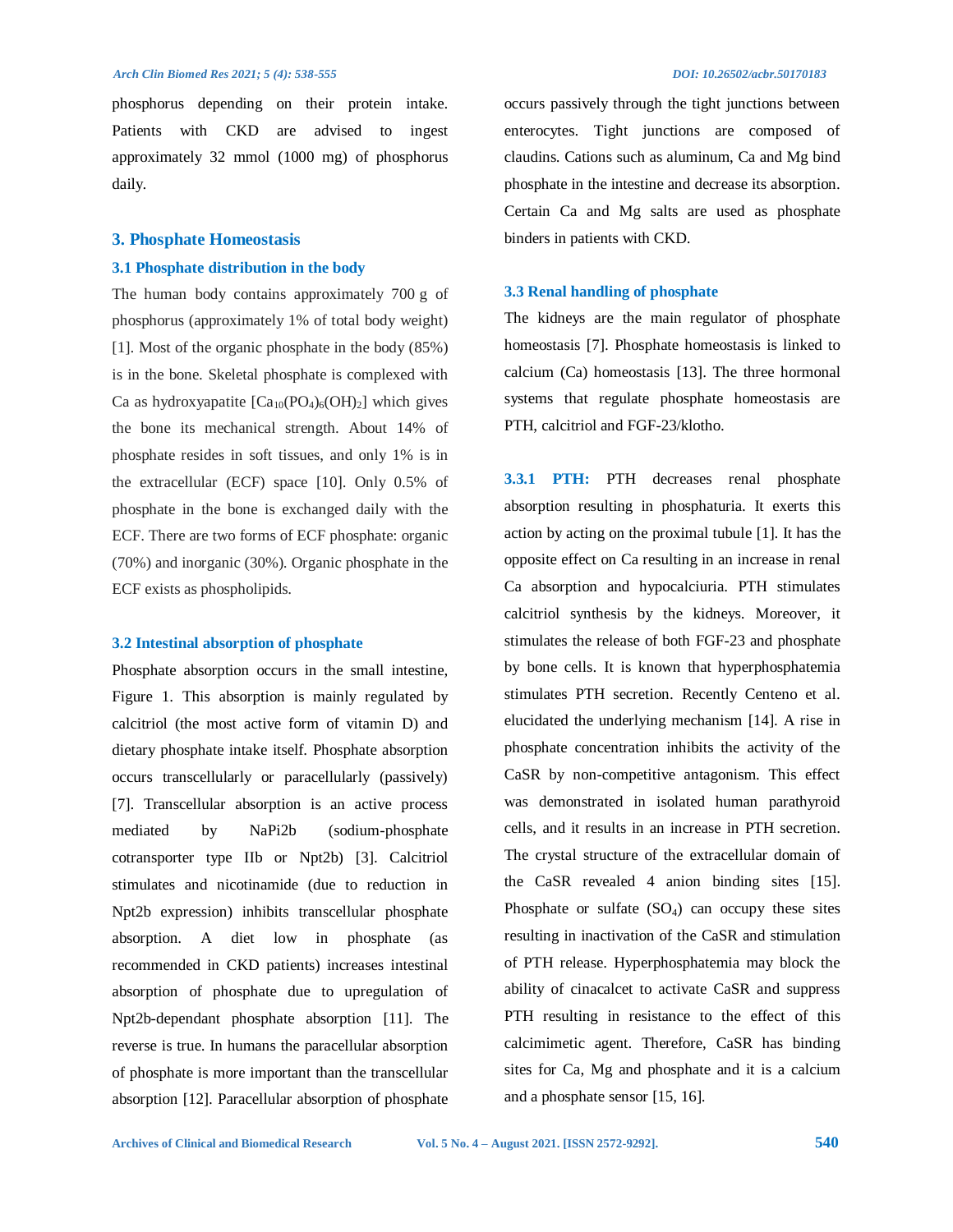**3.3.2 Calcitriol:** 1,25(OH)<sub>2</sub>D<sub>3</sub> increases both intestinal and renal absorption of phosphate and Ca. [3]. Calcitriol inhibits PTH production by the parathyroid glands and stimulates FGF-23 production by bone cells.

**3.3.3 Fibroblast growth factor-23 (FGF-23)/klotho:** FGF-23 is produced in the bone by the osteocytes and osteoblasts [17]. FGF-23 level increases when serum phosphate increases resulting in phosphaturia. FGF-23 decreases phosphate reabsorption in the proximal tubule and the small intestine. FGF-23 requires its cofactor (Klotho) to act on FGF receptor 1 [18]. Both FGF-23 and PTH and are phosphaturic, but they have a contrasting effect on 1*α-hydroxylase and subsequently* calcitriol (FGF-23 decreases the renal production of calcitriol, while PTH increases it). FGF-23 suppresses the synthesis of PTH in the parathyroid glands, and calcitriol production by the kidneys. FGF-23 level increases early in the course of CKD and this increase has been associated with an increase in all-cause mortality, incident heart failure and cardiovascular events [19]. Table 1. Compares the actions of PTH and FGF-23.

**3.3.4 The role of acid-base balance:** Phosphate  $(H_2PO_4/HPO_4^2)$  is one of the buffer systems in the body that mitigate acid-base disorders [20, 21]. Metabolic acidosis causes phosphaturia which leads to acid removal. Metabolic alkalosis stimulates phosphate reabsorption in the kidney.

#### **3.4 Phosphate reabsorption along the nephron**

**Archives of Clinical and Biomedical Research Vol. 5 No. 4 – August 2021. [ISSN 2572-9292]. 541** Most of the filtered phosphate is reabsorbed in the proximal tubule (PT) [85%]. The loop of Henle reabsorbs 10%, the distal convoluted tubule (DCT) reabsorbs 3%, and the remaining 2% is reabsorbed in the collecting tubule (CD), Figure 2 [3]. The amount of phosphate excreted in the urine equals the net

phosphate uptake by the intestine in a steady state. Phosphate reabsorption is the PT is via the transcellular route and it is an active process that requires movement of Na down its concentration gradient. The apical brush border of the PT contains three different Na-phosphate cotransporters: Npt2a, Npt2c, and PiT-2 (phosphate transporter-2). As mentioned above Npt2b exits in the small intestine. Factors that decrease renal phosphate reabsorption such as high phosphate diet, PTH and FGF-23 downregulate these cotransporters. The reverse is true, factors that increase renal reabsorption of phosphate such as low phosphate diet and calcitriol upregulate these cotransporters [7, 22].

#### **3.5 Phosphate pathophysiology in CKD**

In patients with CKD the following sequence of events occurs as the disease progresses: serum Ca decreases due to a decrease in renal calcitriol production. Serum phosphate starts to increase due to the decline in GFR [3]. The decrease in Ca and the increase in phosphate stimulates PTH secretion. The increase in phosphate and PTH stimulates FGF-23 secretion. FGF-23 reduces calcitriol synthesis (by inhibiting renal 1- $\alpha$  hydroxylase and stimulating 24hydroxylase) and subsequently inhibits intestinal phosphate absorption [17]. The rise in FGF-23 occurs early in the course of CKD (as early as CKD-2) [23]. FGF-23 is independently associated with mortality, initiation of dialysis and cardiovascular events in patients with advanced CKD [24]. Increased FGF-23 levels are also associated with mortality in patients starting hemodialysis [25]. The decrease in Klotho expression in the kidney is an early marker of CKD and chronic kidney disease-mineral and bone disease (CKD-MBD) [26]. Klotho may protect against renal fibrosis and may inhibit vascular calcification. PTH and FGF-23 result in phosphaturia due to a decrease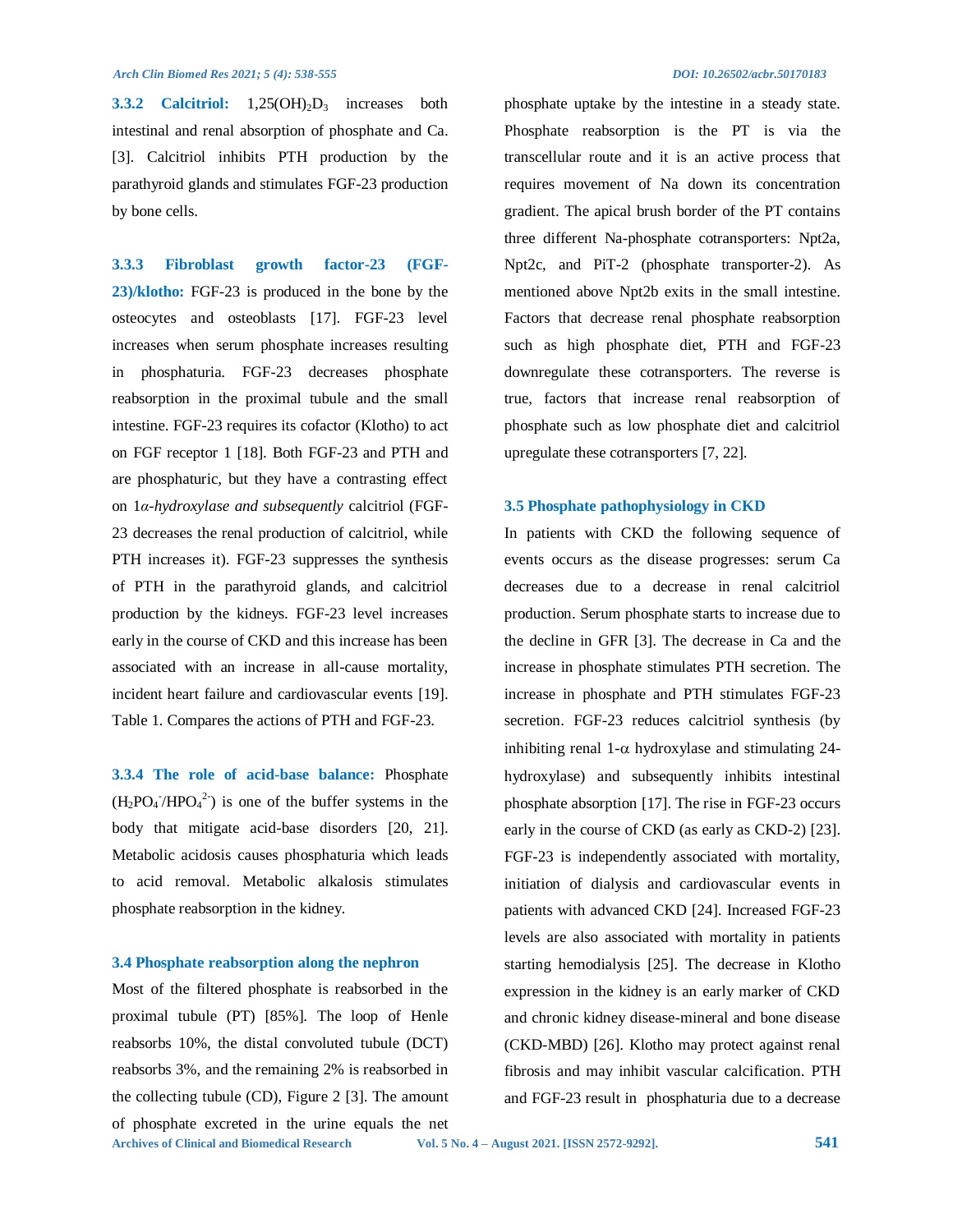in the number of Na-phosphate cotransporters in the proximal tubule. This will limit the rise in serum phosphate. As renal function worsens, the above mechanism will not be sufficient to mitigate the increase in serum phosphate and hyperphosphatemia ensues. The fractional excretion of phosphate (FE phos) in advanced CKD can surpass 60% [7].

In patients with stage 5 CKD and in patients on renal replacement therapy, it is common to see low or low normal serum Ca, hyperphosphatemia, high PTH, and high FGF-23 levels. These derangements lead to

CKD-MBD. Many patients with CKD have secondary hyperparathyroidism due to the rise in PTH resulting from hypocalcemia precipitated by the decrease in calcitriol production. The parathyroid glands become increasingly resistant to FGF-23. The latter will fail to suppress PTH and this will lead to worsening secondary hyperparathyroidism [3]. Secondary hyperparathyroidism is treated with calcitriol or other vitamin D sterols such as doxercalciferol or paricalcitol. Calcimimetics such as cinacalcet and etelcalcetide are effective treatment options for secondary hyperparathyroidism [27].



**Figure 1:** Phosphate homeostasis. Total phosphorus in an average 70 kg adult is about 700 g. ICF is intracellular fluid. Image of kidney is courtesy of Servier Medical Art licensed under a Creative Commons Attribution 3.0 Unported License[. https://smart.servier.com](https://smart.servier.com/)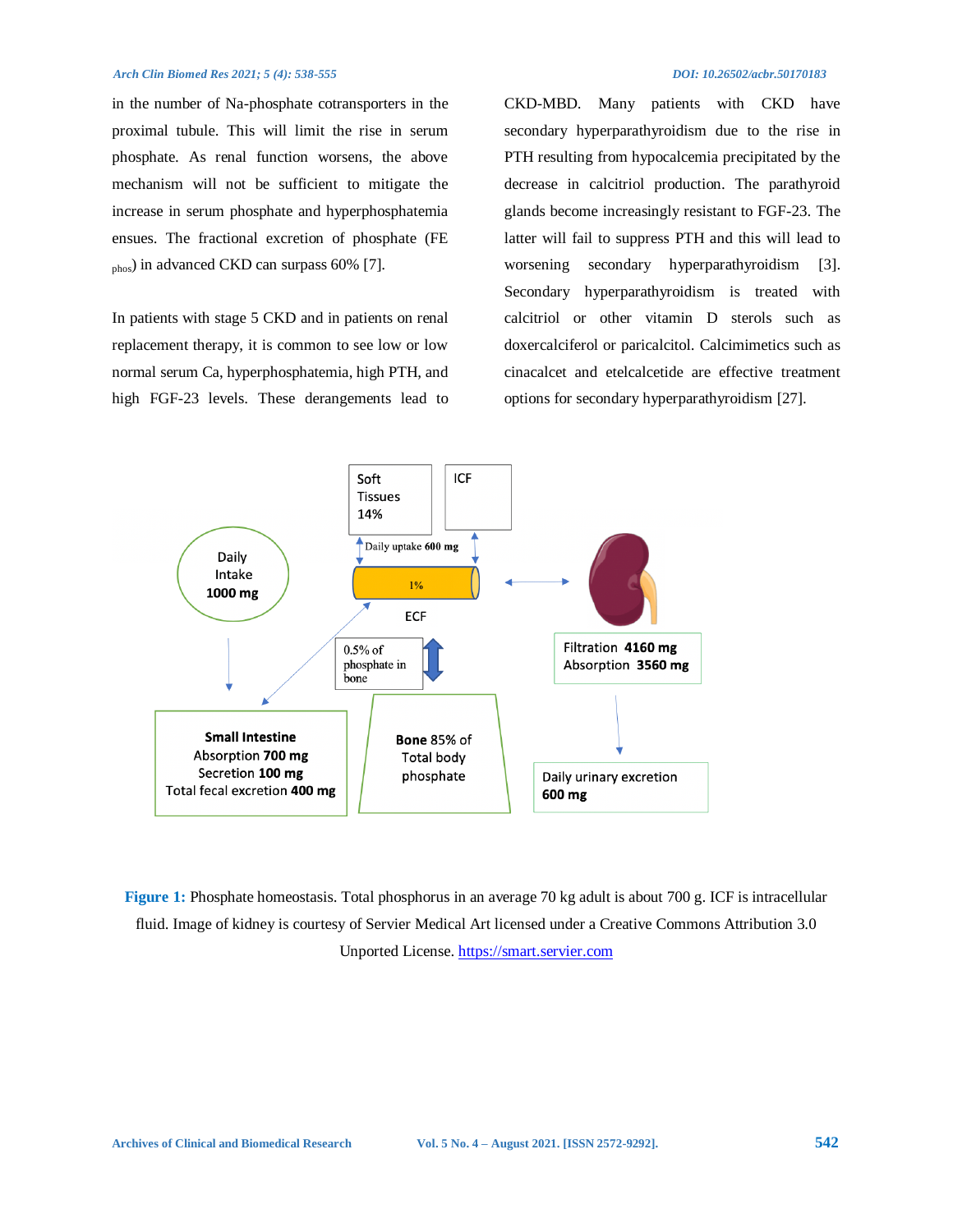|                                | <b>PTH</b>                   | <b>FGF-23</b>              |
|--------------------------------|------------------------------|----------------------------|
| Production site                | Parathyroid gland            | Osteocytes and osteoblasts |
| Main function                  | Ca and phosphate regulations | Phosphate regulation       |
| Main stimulus                  | Hypocalcemia                 | Hyperphosphatemia          |
| Renal effect                   | Phosphaturia                 | Phosphaturia               |
| Effect of calcitriol synthesis | Increases                    | Decreases                  |

**Table 1:** PTH and FGF-23 comparison.



**Figure 2:** Fraction of phosphate reabsorption in different segments of the nephron. Nephron image is courtesy of Servier Medical Art licensed under a Creative Commons Attribution 3.0 Unported License. [https://smart.servier.com](https://smart.servier.com/) Labels added to illustrate the sites of phosphate reabsorption along the nephron.

## **4. Diagnosis of Phosphate Metabolism Disorders**

Diagnosis of hypophosphatemia and hyperphosphatemia requires a high index of suspicion because phosphate is not included in all routine chemistry panels. Measurement of serum phosphate is easy and available in all laboratories. Other tests are needed including Na, K, Mg and Ca, renal function tests and PTH [28]. Alkaline phosphatase is elevated in mineral and bone diseases such as rickets. FGF-23 assay is only available in reference laboratories. *25-hydroxyvitamin D* level is ordered if vitamin D deficiency is suspected. Urine phosphate measurement is needed if urine phosphate wasting is

suspected. Normal fractional excretion of phosphate (FE phos) is 5-20%. In other words, the kidneys excrete 5-20% of the total filtered phosphate [7]. In patients with hypophosphatemia FE  $_{\text{phos}}$  is < 5% unless it is the result of renal phosphate wasting. Renal wasting of phosphate is the excretion of  $> 3.2$ mmol (100 mg) of phosphate daily.

FE  $_{\text{phos}}$  = 100 x (Urine  $_{\text{phos}}$  x Serum  $_{\text{creation}}$ ) / (Serum  $_{\text{phos}}$  x Urine  $_{\text{creatment}})$ 

#### **5. Hypophosphatemia**

#### **5.1 Manifestations**

Hypophosphatemia can be mild: serum phosphate 0.5-0.75 mmol/l (1.5-2.4 mg/dl), moderate: serum

**Archives of Clinical and Biomedical Research Vol. 5 No. 4 – August 2021. [ISSN 2572-9292]. 543**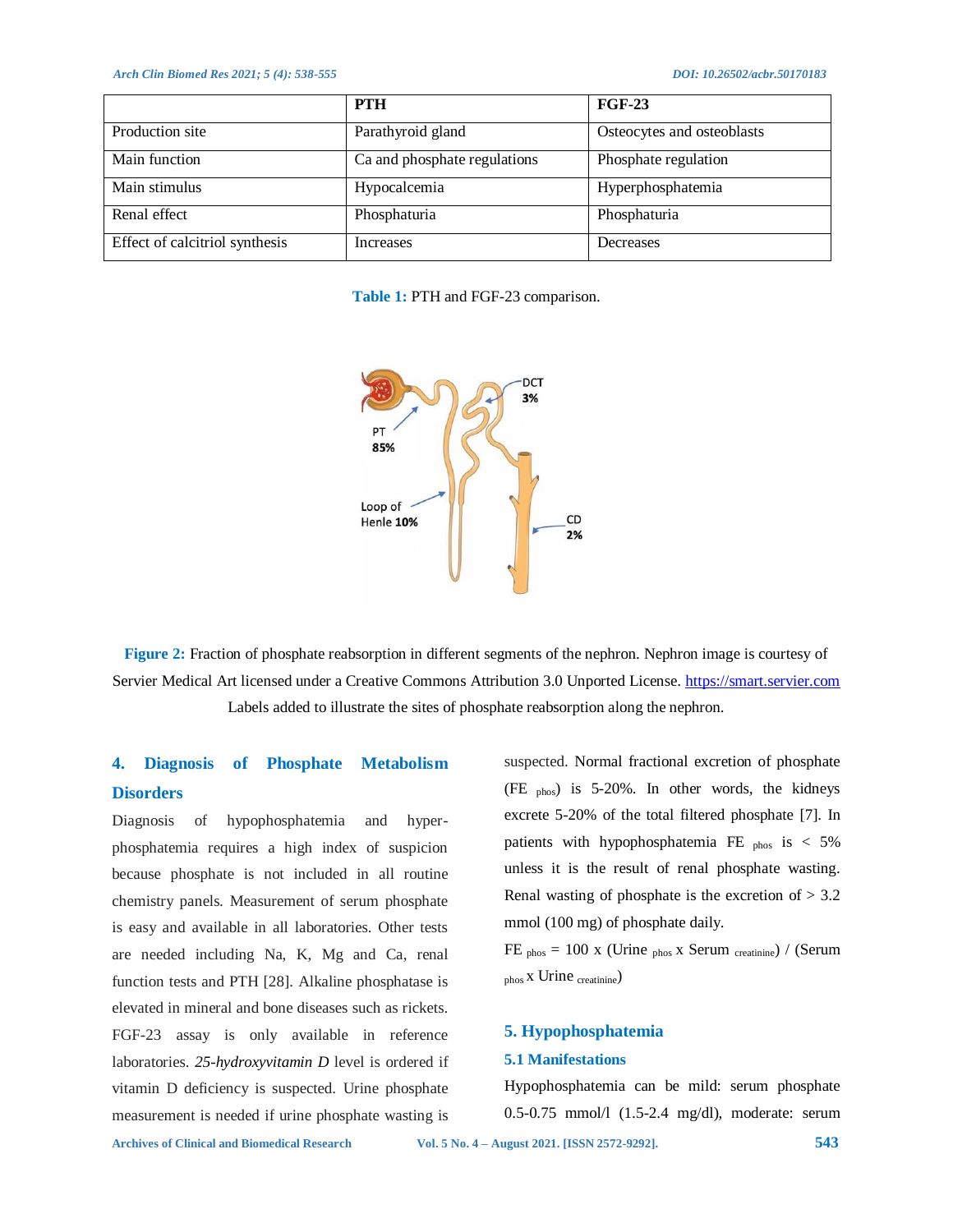phosphate 0.32-0.49 mmol/l (1-1.4 mg/dl), or severe: serum phosphate  $\langle 0.32 \text{ mmol/l} (1 \text{ mg/dl}).$ Hypophosphatemia is seen in up to 5%-10% of hospitalized patients. The incidence increases to 20%-80% in patients presenting to the emergency department with diabetic ketoacidosis, sepsis and alcohol-related emergencies [29]. Mild hypophosphatemia is usually asymptomatic. Moderate hypophosphatemia is associated with metabolic encephalopathy, hemolysis, thrombocytopenia, seizures, poor appetite, myopathy and rhabdomyolysis [28]. Severe hypophosphatemia can result in respiratory depression, respiratory acidosis, and

difficulty in weaning patients off mechanical ventilation [30]. The manifestations of hypophosphatemia are due to intracellular depletion of ATP and erythrocyte 2,3-DPG [31].

### **5.2 Causes of hypophosphatemia**

Hypophosphatemia results from decreased dietary intake of phosphate, decreased intestinal phosphate absorption, transcellular shift of phosphate, or renal phosphate wasting (increased excretion). Most cases of hypophosphatemia are acquired and are due to malnutrition [28]. Genetic causes are rare. Table 2.

#### **Decreased Dietary Intake or Absorption**

- Malnutrition, starvation, chronic diarrhea, steatorrhea, intestinal malabsorption, and bariatric surgery
- Alcoholism and alcohol withdrawal
- Vitamin D deficiency
- Vitamin D-dependent rickets type IA (VDDR-1A)
- Vitamin D-dependent rickets type 1B (VDDR-1B)
- Hereditary vitamin D-resistant rickets (HVDRR)

### **Intracellular Shift**

- Diabetic ketoacidosis (DKA) and nonketotic hyperglycemia
- Total parenteral nutrition (TPN) and refeeding syndrome
- Increased insulin secretion
- Acute respiratory alkalosis
- Cellular uptake of phosphate
- Hungry bone syndrome
- Cannabinoid hyperemesis syndrome
- Salicylate poisoning

#### **Increased Renal Phosphate Excretion**

- Primary and secondary hyperparathyroidism
- Post renal transplantation hypophosphatemia due to high level of PTH and FGF-23
- Diuretics, the diuretic phase of acute tubular necrosis (ATN) and post-obstructive diuresis
- Acquired Fanconi syndrome
- Tumor-induced osteomalacia (TIO) with high FGF-23 level
- Continuous renal replacement therapy (CRRT)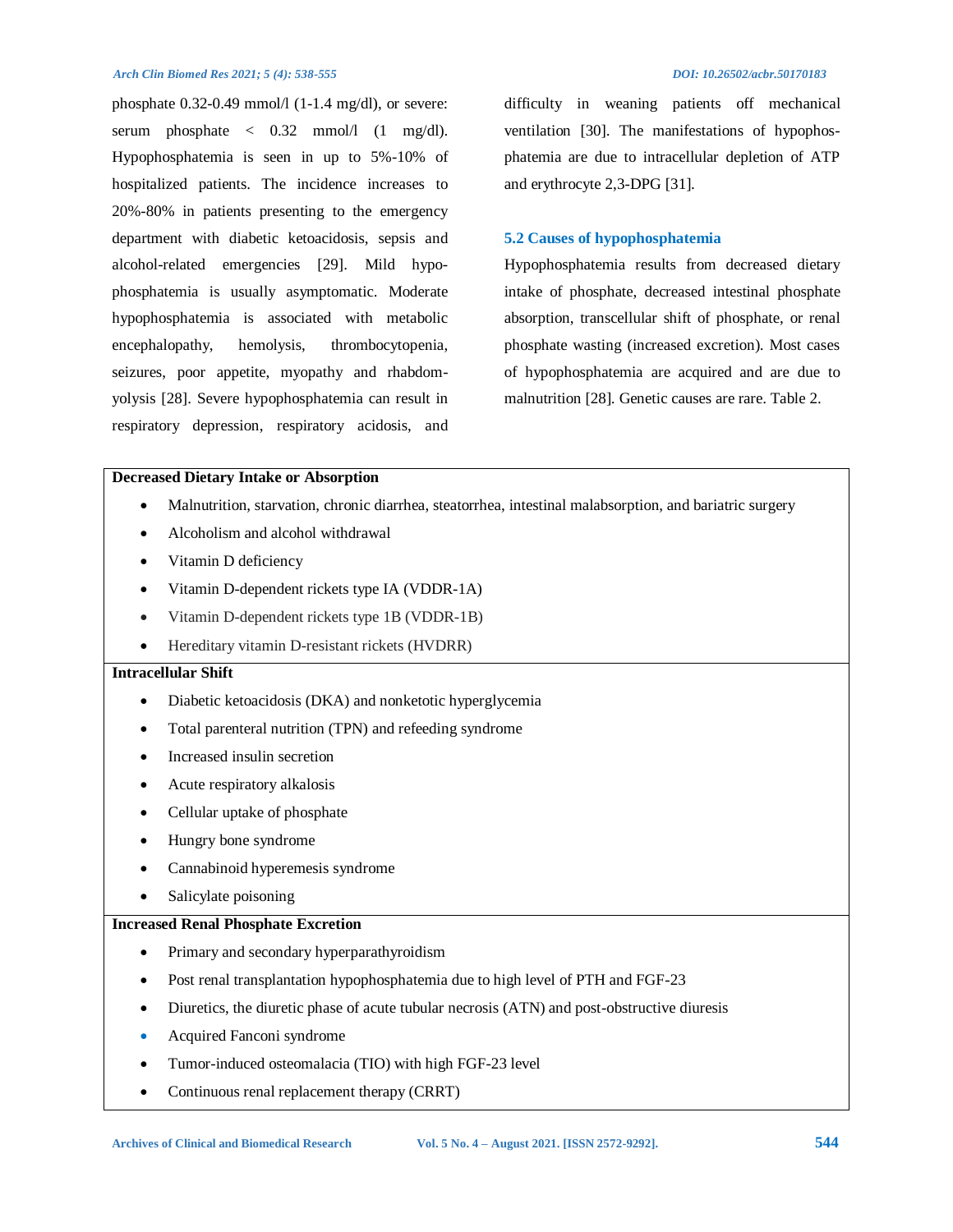#### **Drug-mediated hypophosphatemia**

 Corticosteroids, imatinib, carbonic anhydrase inhibitors, theophylline, estrogens, acyclovir, diuretics, phosphate binders, antacids, phenobarbital, phenytoin, IV iron

#### **Genetic Causes of Hypophosphatemia (Familial Hypophosphatemia)**

Familial Hypophosphatemia Due to FGF-23 Excess

- X-Linked hypophosphatemic rickets (XLH)
- Autosomal dominant hypophosphatemic rickets (ADHR)
- Autosomal recessive hypophosphatemic rickets (ARHR)
- McCune-Albright Syndrome (fibrous dysplasia), autosomal dominant, somatic mosaicism

FGF-23-Independent Familial Hypophosphatemia

- Fanconi Syndrome and type I (proximal renal tubular acidosis [RTA])
- Hereditary hypophosphatemic rickets with hypercalciuria (HHRH), autosomal recessive

**Table 2:** Causes of Hypophosphatemia.

#### **5.2.1 Decreased dietary intake or absorption:**

**5.2.1.1 Malnutrition, chronic diarrhea, steatorrhea, and intestinal malabsorption:**  malnutrition is a common cause of hypophosphatemia especially with concomitant poor protein intake and vitamin D deficiency [28]. Fat malabsorption reduces absorption of fat-soluble vitamins such as vitamin D, which results in concomitant hypocalcemia.

**5.2.1.2 Alcoholism and alcohol withdrawal:** these are common causes of severe hypophosphatemia and are associated with malnutrition and multiple electrolyte disorders [32]. Patients with alcoholism commonly have multiple causes of hypophosphatemia including poor intake of phosphate and protein, vitamin D deficiency, administration of phosphate-free intravenous fluids (IVF) and hyperventilation [33].

**5.2.1.3 Vitamin D deficiency:** this is a common cause of hypophosphatemia and is due to inadequate nutrition or lack of sun exposure [28]. Vitamin D deficiency or resistance decreases intestinal phosphate absorption. It also decreases intestinal calcium absorption resulting in hypocalcemia, secondary hyperparathyroidism and subsequently phosphaturia.

**5.2.1.4 Vitamin D-dependent rickets type IA (VDDR-1A):** VDDR-1A is an autosomal recessive disorder due to an inactivating mutation in the *CYP27B1* gene that encodes *1*α-hydroxylase. Calcitriol level is low with subsequent rise in PTH, hypocalcemia, hypophosphatemia and hyperphosphaturia [34]. This disorder is treated with calcitriol.

**5.2.1.5 Vitamin D-dependent rickets type 1B (VDDR-1B):** VDDR-1B is due to loss-of-function mutation of *CYP2R1*, the gene that encodes the enzyme responsible for 25-hydroxylation of vitamin D [35]. It is treated with calcidiol (*25-hydroxyvitamin D*) and not with nutritional vitamin D compounds such as ergocalciferol and cholecalciferol because they are *25-hydroxyvitamin D* precursors.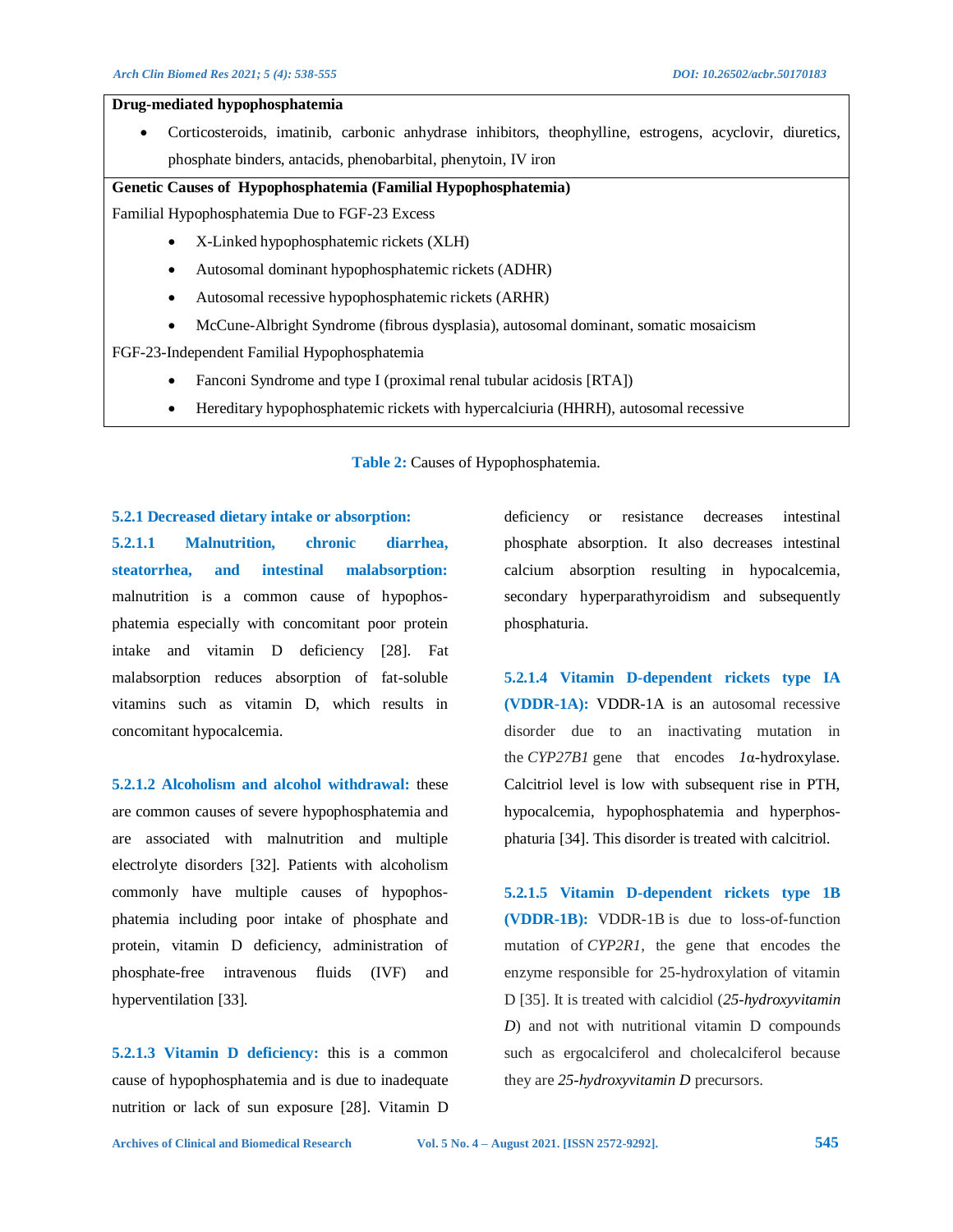**5.2.1.6 Hereditary vitamin D-resistant rickets (HVDRR):** HVDRR is extremely rare and is due to an inactivating mutation in the vitamin D receptor gene [34].

#### **5.2.2 Intracellular shift:**

**5.2.2.1 Diabetic ketoacidosis (DKA) and nonketotic hyperglycemia:** Initially patients manifest with normal or high phosphate (and potassium). After initiation of IVFs and intravenous (IV) insulin, hypophosphatemia (and hypokalemia) ensue due to intracellular shift [7]. Osmotic diuresis and phosphate-free IVFs aggravate hypophosphatemia.

**5.2.2.2 Total parenteral nutrition (TPN):** Insulin in TPN causes intracellular shift of phosphate. Hypophosphatemia will worsen if phosphate is not included in the TPN [7].

**5.2.2.3 Increased insulin secretion:** Hypophosphatemia due to increased insulin secretion is seen upon refeeding patients with malnutrition as in anorexia nervosa or alcoholism [36, 37]. Epinephrine and glucagon also drive phosphate intracellularly and can cause mild hypophosphatemia.

**5.2.2.4 Acute respiratory alkalosis:** as in hyperventilation from any cause, mechanical ventilation, sepsis, and salicylate poisoning. This is a common cause of hypophosphatemia in hospitalized patients [36].

**5.2.2.5 Cellular uptake of phosphate:** as in rapidly proliferating malignancies such as Burkitt's lymphoma and acute myelogenous leukemia [38].

**Archives of Clinical and Biomedical Research Vol. 5 No. 4 – August 2021. [ISSN 2572-9292]. 546 5.2.2.6 Hungry bone syndrome:** this disorder is seen post parathyroidectomy and can result in

hypophosphatemia and severe hypocalcemia [36].

**5.2.2.7 Cannabinoid hyperemesis syndrome:**  Hypophosphatemia probably results from intracellular shift due to hyperventilation [39].

#### **5.2.3 Increased renal phosphate excretion:**

**5.2.3.1 Primary and secondary hyperparathyroidism:** PTH causes hypercalcemia and hypophosphatemia [40]. The latter is due to its phosphaturic effect.

**5.2.3.2 Post renal transplantation hypophosphatemia:** renal phosphate wasting is common post renal transplantation [41]. It is due to elevated FGF-23 level and residual secondary hyperparathyroidism due to end stage renal disease (ESRD).

**5.2.3.3 Diuretics, the diuretic phase of acute tubular necrosis (ATN), and post-obstructive diuresis:** short-term hypophosphatemia can be seen due to profound diuresis [42].

**5.2.3.4 Acquired fanconi syndrome:** hypophosphatemia due to impaired proximal tubule phosphate reabsorption is one of the manifestations of Fanconi syndrome [7]. Some cases are induced by medications, most commonly aminoglycosides, tenofovir, or ifosfamide. A recent report described a case of severe hypophosphatemia due to Fanconi syndrome induced by the checkpoint inhibitor nivolumab [43, 44].

**5.2.3.5 Tumor-induced osteomalacia (TIO):**  Mesenchymal tumors can cause hypophosphatemia due to secretion of FGF-23 [45]. Surgical resection will lead to resolution of hypophosphatemia.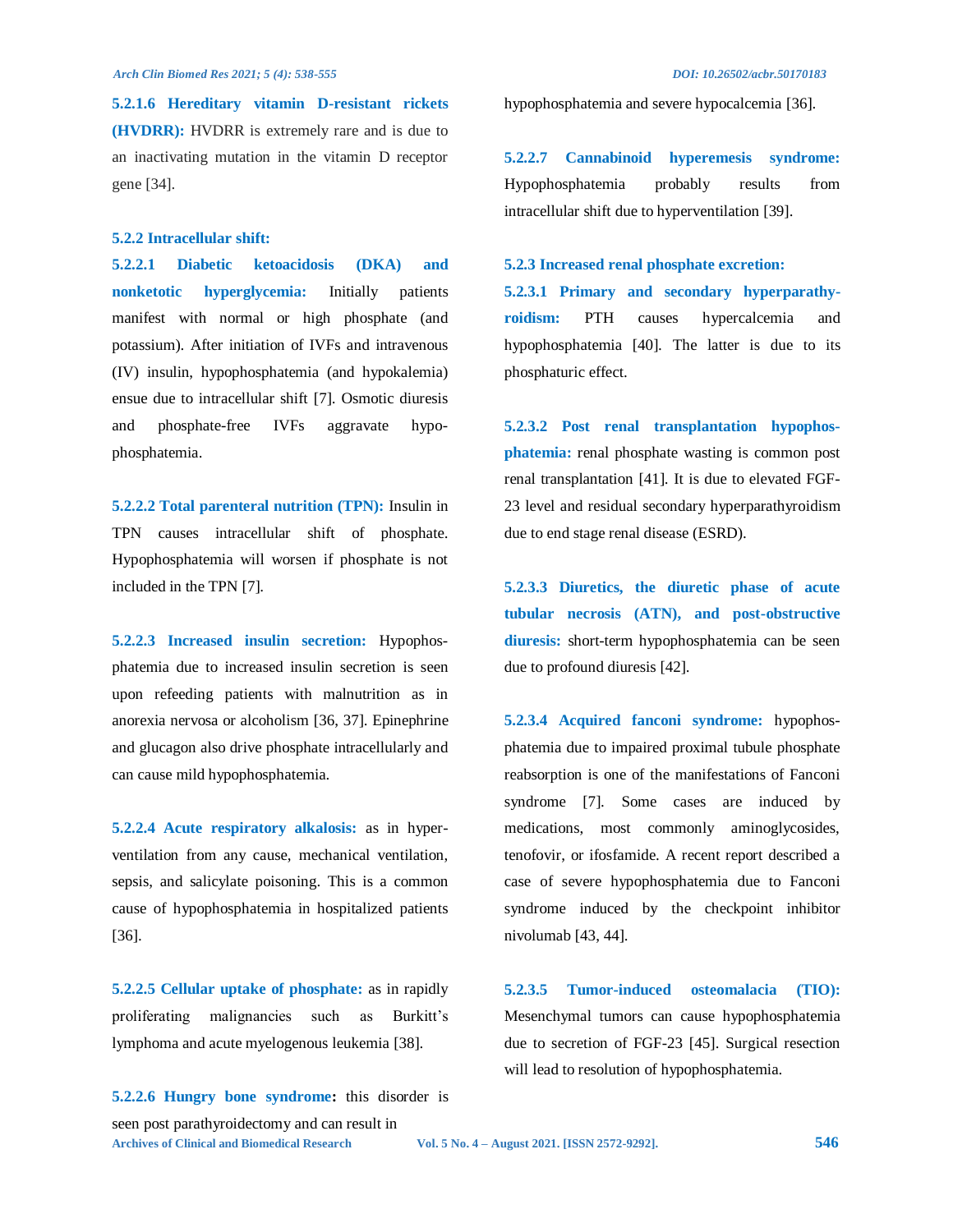**5.2.3.6 Continuous renal replacement therapy (CRRT):** hypophosphatemia is common in patients receiving CRRT [46]. Phosphate is routinely added to dialysate or replacement fluids.

#### **5.2.4 Drug-mediated hypophosphatemia:**

Multiple mechanisms are at play in this category. Several medications increase phosphate excretion in the urine including corticosteroids, imatinib mesylate, carbonic anhydrase inhibitors such as acetazolamide, theophylline, estrogens, acyclovir, and diuretics such as hydrochlorothiazide [42]. Phosphate binders are used frequently in patients with advanced CKD for the management of hyperphosphatemia. They bind phosphate and decrease its intestinal absorption. Hypophosphatemia is seen if the patient continues to take phosphate binders during periods of poor intake of phosphate-rich foods. Antacids containing aluminum, calcium, or magnesium can cause hypophosphatemia by the same mechanism. Phenobarbital and phenytoin can cause hypophosphatemia due to vitamin D deficiency. There has been several case reports of IV iron-induced hypophosphatemia [47]. The proposed mechanisms are elevated FGF-23 and low calcitriol levels in addition to direct proximal tubule toxicity.

## **5.2.5 Genetic causes of hypophosphatemia (Familial Hypophosphatemia):**

Vitamin D dependent and resistant rickets were discussed above. Familial hypophosphatemia is rare. Hypophosphatemia is due to renal phosphate wasting in all of these disorders. Renal phosphate wasting is either FGF-23 dependent or FGF-23 independent.

## **5.2.5.1 Familial Hypophosphatemia Due to FGF-23 Excess**

**X-Linked hypophosphatemic rickets (XLH):** XLH

is an autosomal dominant disorder responsible for

more than 80% of the cases of familial hypophosphatemia. This form of rickets is due to a loss-of-function mutation in the PHEX gene (phosphate-regulating gene with homologies to endopeptidases on the X chromosome) with subsequent rise in FGF-23 level and renal phosphate wasting [48]. Calcitriol is low or normal in this disorder. Affected children have impaired growth, osteomalacia, rickets, lower extremities pain, and deformities. Burosumab is a recombinant human monoclonal antibody that blocks FGF-23. It was approved by the US Food and Drug Administration (FDA) in 2018 for the treatment of X-linked hypophosphatemia [49].

**Autosomal dominant hypophosphatemic rickets (ADHR):** ADHR is due to one of several mutations in the FGF-23 gene which makes FGF-23 resistant to cleavage with subsequent rise in FGF-23 level [50].

**Autosomal recessive hypophosphatemic rickets (ARHR):** ARHR is due to inactivating mutations in the genes for dentin matrix protein 1 (DMP1) or ectonucleotide pyrophosphatase/phosphodiesterase 1 (ENPP1) [50].

**McCune-Albright syndrome:** in this disorder hypophosphatemia is associated with polyostotic (i.e. involving many bones) fibrous dysplasia of the bone [51]. Patients usually have café-au-lait spots on their skin.

## **5.2.5.2 FGF-23-Independent familial hypophosphatemia**

**Archives of Clinical and Biomedical Research Vol. 5 No. 4 – August 2021. [ISSN 2572-9292]. 547 Fanconi syndrome and type I (proximal renal tubular acidosis) RTA:** this syndrome manifests with hyperphosphaturia, glucosuria, aminoaciduria, and bicarbonaturia. Renal K wasting is seen as well [50, 52]. Some cases are idiopathic, others are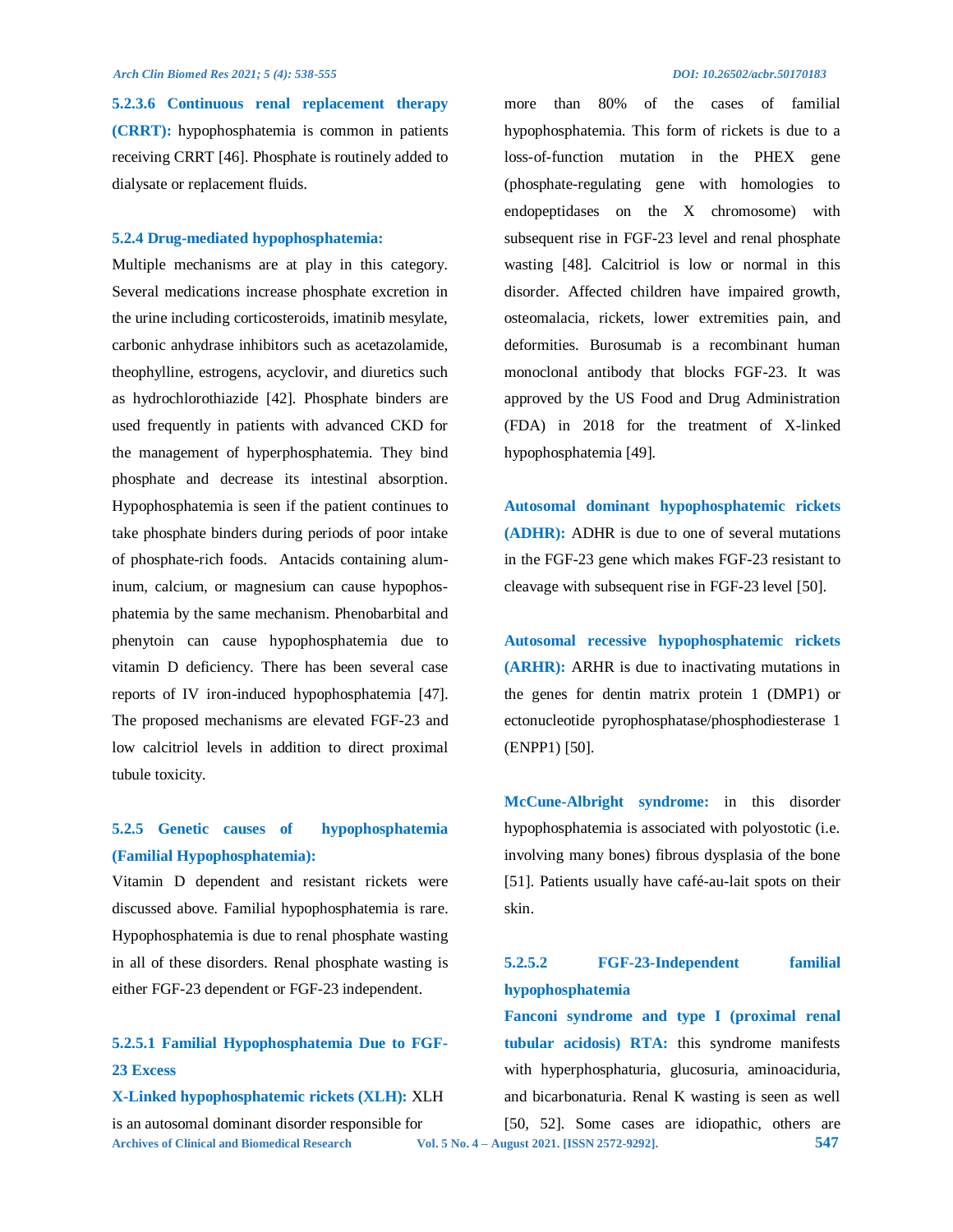associated with diseases such as Wilson disease, hereditary fructose intolerance, cystinosis, Lowe syndrome, and Dent disease.

**Hereditary hypophosphatemic rickets with hypercalciuria (HHRH):** HHRH is an autosomal recessive disorder due to mutations in the gene for Npt2c resulting in renal phosphate wasting [53]. FGF-23 is appropriately suppressed in this disorder.

#### **5.3 Treatment**

Phosphate is replaced orally (PO) in patients with mild hypophosphatemia. Milk contains 0.9 mg of phosphorus per ml. Commonly 1-2 g is administered daily divided in three doses. Each tablet of K-Phos® Neutral contains 250 mg (8 mmol) of phosphate, 298 mg (13 mmol) of Na and 45 mg (11 mmol) of K. A starting dose is 1-2 tablets 3-4 times daily. Gastrointestinal side effects including diarrhea are the limiting factor. Patients with moderate and severe hypophosphatemia require IV and PO replacement (if feasible) [41]. IV phosphate is available as Na phosphate and K phosphate. The rate should not

exceed 7.5 mmol/h. K phosphate should be avoided in patients with hyperkalemia. Serum phosphate is monitored every 12-24 h during IV phosphate replacement.

### **6. Hyperphosphatemia**

Hyperphosphatemia is defined as serum phosphate > 1.45 mmol/l (4.5 mg/dl). Individuals with normal renal function do not develop hyperphosphatemia solely due to increased phosphate intake. Phosphorus intake up to 130 mmol/d (4000 mg/d) will not result in hyperphosphatemia due to the great ability of normal kidneys to increase phosphate excretion. The tolerable upper daily intake level for phosphorus set by the US Food and Nutrition Board is 130 mmol (4000 mg) in individuals 9-70 years of age [9]. Over 50% of patients on renal replacement therapy have hyperphosphatemia despite use of phosphate binders [54].

#### **6.1 Causes of hyperphosphatemia**

Common causes of hyperphosphatemia are listed in table 3.

| <b>Compromised renal function:</b> acute kidney injury and advanced CKD                                                |  |  |
|------------------------------------------------------------------------------------------------------------------------|--|--|
| Cellular release of phosphate: rhabdomyolysis and tumor lysis syndrome                                                 |  |  |
| Increased gastrointestinal or renal phosphate absorption: hypoparathyroidism, vitamin D toxicity, acute                |  |  |
| phosphate nephropathy, fibroblast growth factor receptor inhibitors such as pemigatinib                                |  |  |
| Phosphate shift to extracellular fluid: lactic acidosis, diabetic ketoacidosis, acute and chronic respiratory acidosis |  |  |
| <b>Genetic:</b> familial tumoral calcinosis                                                                            |  |  |
| Pseudohyperphosphatemia: hyperlipidemia, liposomal amphotericin B, hyperglobulinemia, hyperbilirubinemia               |  |  |

#### **Table 3:** Causes of Hyperphosphatemia.

**Archives of Clinical and Biomedical Research Vol. 5 No. 4 – August 2021. [ISSN 2572-9292]. 548 6.1.1 Compromised renal function:** hyperphosphatemia is primarily seen in patient with compromised renal function, namely acute kidney injury (AKI) and CKD [55]. The diagnosis is easily made due to concomitant rise in serum creatinine.

Chronic hyperphosphatemia is seen in patients with advanced CKD (stage 4 and 5 and in patients on renal replacement therapy). Serum phosphate starts to increase once GFR is  $< 30$  ml/min/1.73 m<sup>2</sup> (CKD) stage 4 or higher) [56].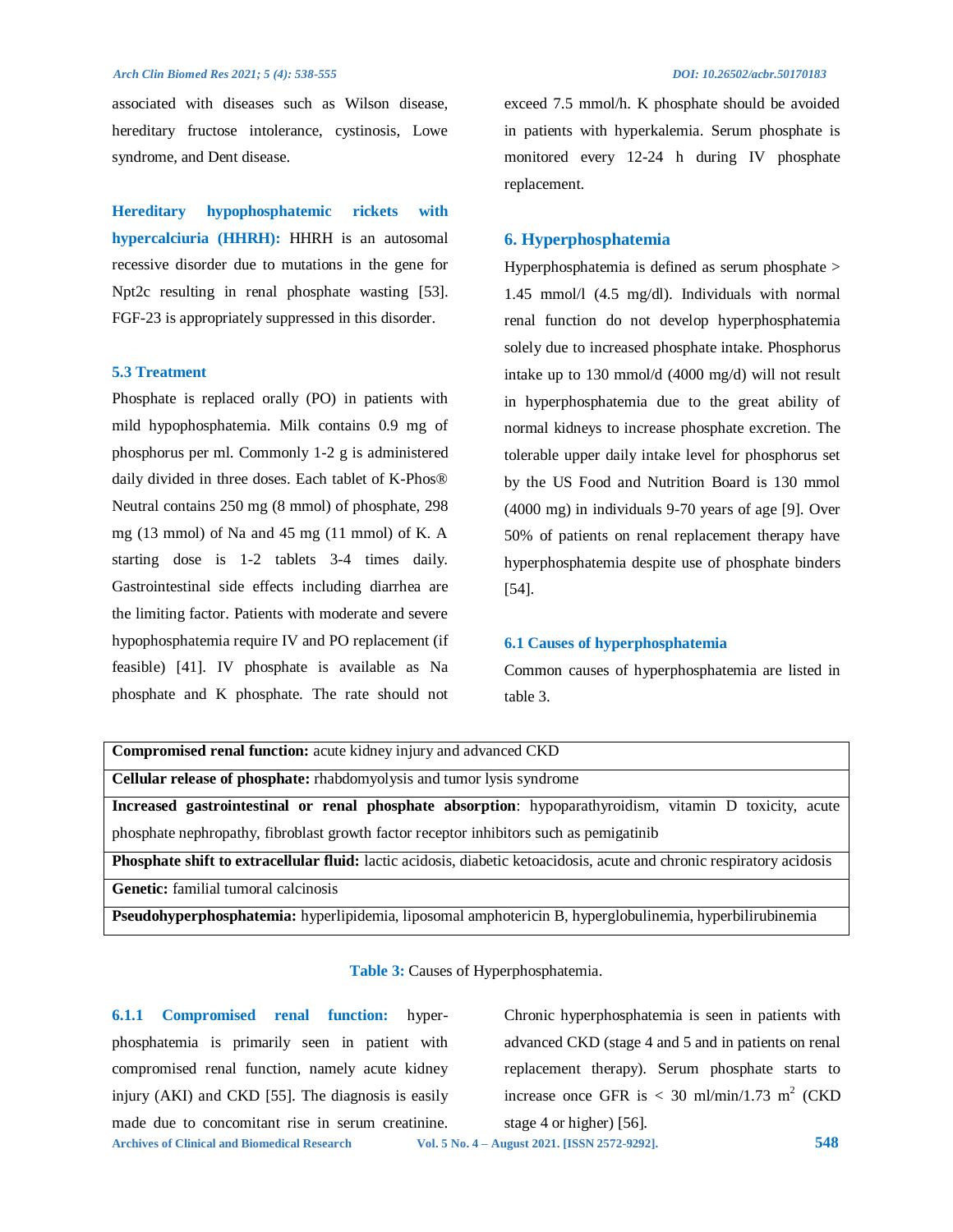**6.1.2 Cellular release of phosphate:** Acute hyperphosphatemia is seen in patients with cell lysis (such as rhabdomyolysis, malignant hyperthermia, and tumor lysis syndrome [TLS]) due to acute increase in phosphate that overwhelms the excretory ability of the kidneys [57]. Admission hyperphosphatemia is a risk factor for the development of TLS in the appropriate setting [58].

**6.1.3 Increased phosphate absorption:** as in hypoparathyroidism (increased renal tubular absorption), and vitamin D toxicity (increased GI and renal tubular absorption). Hyperphosphatemia is seen in some patients after taking PO sodium phosphate bowel preparation solution prior to colonoscopy. Acute phosphate nephropathy has been described in some patients taking this bowel preparation manifesting as AKI [59, 60]. Ca phosphate deposits were seen in renal biopsy specimens. These solutions should be avoided in general, particularly in patients with CKD. Pemigatinib is a kinase inhibitor used for the treatment of advanced or metastatic cholangiocarcinoma with fibroblast growth factor receptor 2 (FGFR2) fusion or other rearrangement [61]. It results in hyperphosphatemia in over 90% of patients due to FGFR inhibition. Hyperphosphatemia can be severe, and it is due to increased phosphate reabsorption in the proximal tubule. Hyperphosphatemia is seen with other FGFR inhibitors such as infigratinib.

**6.1.4 Phosphate shift to extracellular fluid:** as in lactic acidosis and diabetic ketoacidosis (prior to initiation of treatment) [62, 63]. The same effect is seen in acute and chronic respiratory acidosis.

**Archives of Clinical and Biomedical Research Vol. 5 No. 4 – August 2021. [ISSN 2572-9292]. 549 6.1.5 Genetic:** Familial tumoral calcinosis is a rare autosomal recessive disorder. Hyperphosphatemia is due to increased proximal tubular reabsorption.

Mutations in GALNT3 and FGF-23/Klotho genes have been described leading to a decrease in FGF-23 level, increase in calcitriol level and subsequent hyperphosphatemia [64]. This is the opposite of autosomal dominant and X-linked hypophosphatemic rickets mentioned above.

**6.1.6 Pseudohyperphosphatemia:** as in hyperlipidemia, prolonged treatment with liposomal amphotericin B, hyperglobulinemia (especially multiple myeloma), and hyperbilirubinemia [65]. Phosphate level should be analyzed using a different assay.

#### **6.2 Complications of hyperphosphatemia**

Most patients are asymptomatic. Some patients develop pruritus. Hyperphosphatemia is associated with vascular calcifications, calciphylaxis (calcific uremic arteriolopathy), and increased morbidity and mortality in CKD patients [66, 67]. Hyperphosphatemia is potentially associated with increased morbidity and mortality in the general populations as well; however, this issue needs further study [68]. Severe and acute hyperphosphatemia can result in hypocalcemia. The latter can result in muscle cramps, arrhythmias, hypotension, and seizures.

#### **6.3 Treatment of hyperphosphatemia**

Acute hyperphosphatemia is treated by addressing the underlying cause such as rhabdomyolysis and TLS. Patients may benefit from IVFs. As in hyperkalemia, IV dextrose and insulin shift phosphate intracellularly [7]. Acetazolamide increases urinary phosphate excretion. Hemodialysis and CRRT are effective in the management of acute severe hyperphosphatemia seen in the course of AKI as in patients with TLS. Chronic hyperphosphatemia is treated with dietary phosphate restriction and phosphate binders. Dialysis patients are advised to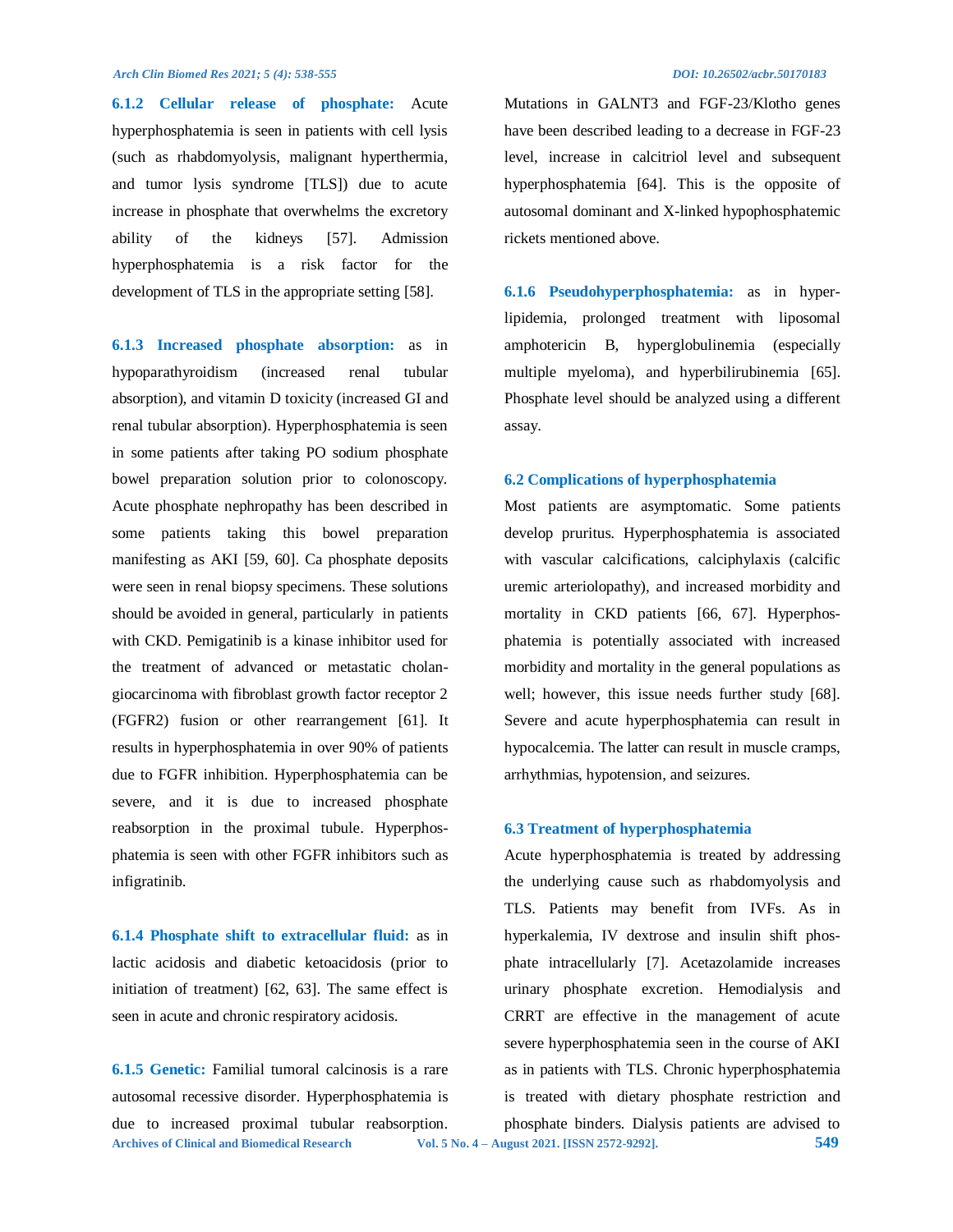restrict their phosphorus intake to 32 mmol/d (1000 mg/day). If the daily net uptake of phosphate is 60% and dietary compliance is 100%, the weekly phosphorus intake amounts to 135 mmol (4200 mg). A standard 4-hr hemodialysis session removes 22.5- 29 mmol (700-900 mg) of phosphorus. If the patient undergoes the customary thrice weekly dialysis, total weekly hemodialysis phosphorus removal is 68-87 mmol (2100-2700 mg) or 50-64% of net phosphorus uptake [5]. In reality this percentage is significantly lower due to non-adherence to low phosphorus diet and phosphate binders. Increasing the frequency and/or the duration of hemodialysis will result in better control of hyperphosphatemia [69]. Peritoneal dialysis (whether continuous ambulatory, automated or continuous cycling) removes approximately 90  $\pm$ 32 mmol (2800  $\pm$  1000 mg) of phosphorus weekly [70].

**Archives of Clinical and Biomedical Research Vol. 5 No. 4 – August 2021. [ISSN 2572-9292]. 550** Most patients on renal replacement therapy will need phosphate binders [71]. The role of phosphate binders in patients with CKD who are not on renal replacement therapy remains to be defined. The recently published IMPROVE-CKD trial randomized 278 individuals with stage 3b or 4 CKD and serum phosphate  $> 1$  mmol/l (3.10 mg/dl) to lanthanum carbonate or placebo [72]. After 96 weeks, there was no significant differences between the two groups with regard to arterial stiffness, abdominal aortic calcification, FGF-23, or serum phosphate levels. Phosphate binders limit phosphate intestinal absorption. These binders may upregulate Npt2b in patients with CKD which leads in increased intestinal phosphate absorption in a manner similar to low phosphate diet [11, 73]. This effect may limit the effectiveness of phosphate binders. Commonly used phosphate binders include calcium carbonate, calcium acetate, magnesium carbonate, sevelamer carbonate, sucroferric oxyhydroxide, lanthanum

carbonate, and ferric citrate [74]. Non-calcium binders are preferred [61, 62]. Phosphate binders add to the high pill burden in patients on renal replacement therapy. Renal dietitians play a crucial role in the management of hyperphosphatemia in patients on renal replacement therapy [70, 71]. Nicotinamide did not significantly lower FGF-23 or serum phosphate level in a study involving 205 patients with stage 3b/4 CKD over 12 months [79]. Tenapanor is under investigation as a novel treatment for hyperphosphatemia. It is a minimally absorbed inhibitor of sodium hydrogen exchanger 3 (NHE-3). It lowers intestinal phosphate absorption by targeting the paracellular pathway of phosphate absorption. A phase 3 randomized double blind trial in 219 hemodialysis patients showed a mean phosphate reduction of  $0.32$ -0.39 mmol/l  $(1.0$ -1.2 mg/dl) over an interval of 8 weeks [80]. The main adverse effect of tenapanor is diarrhea.

#### **7. Conclusion**

- There are three main phosphate regulating hormonal systems: PTH, vitamin D, and FGF-23/klotho.
- Phosphate level is maintained by the interplay between the above hormones and the bowel (phosphate absorption), the kidneys (phosphate reabsorption and excretion), phosphate shift between ICF and ECF, and bone (phosphate uptake and release).
- Hypophosphatemia is the result of poor dietary intake, decreased intestinal phosphate absorption, renal phosphate wasting, or intracellular shift of phosphate.
- The most common causes of hypophosphatemia are malnutrition and vitamin D deficiency.
- Hyperphosphatemia is mainly seen in patients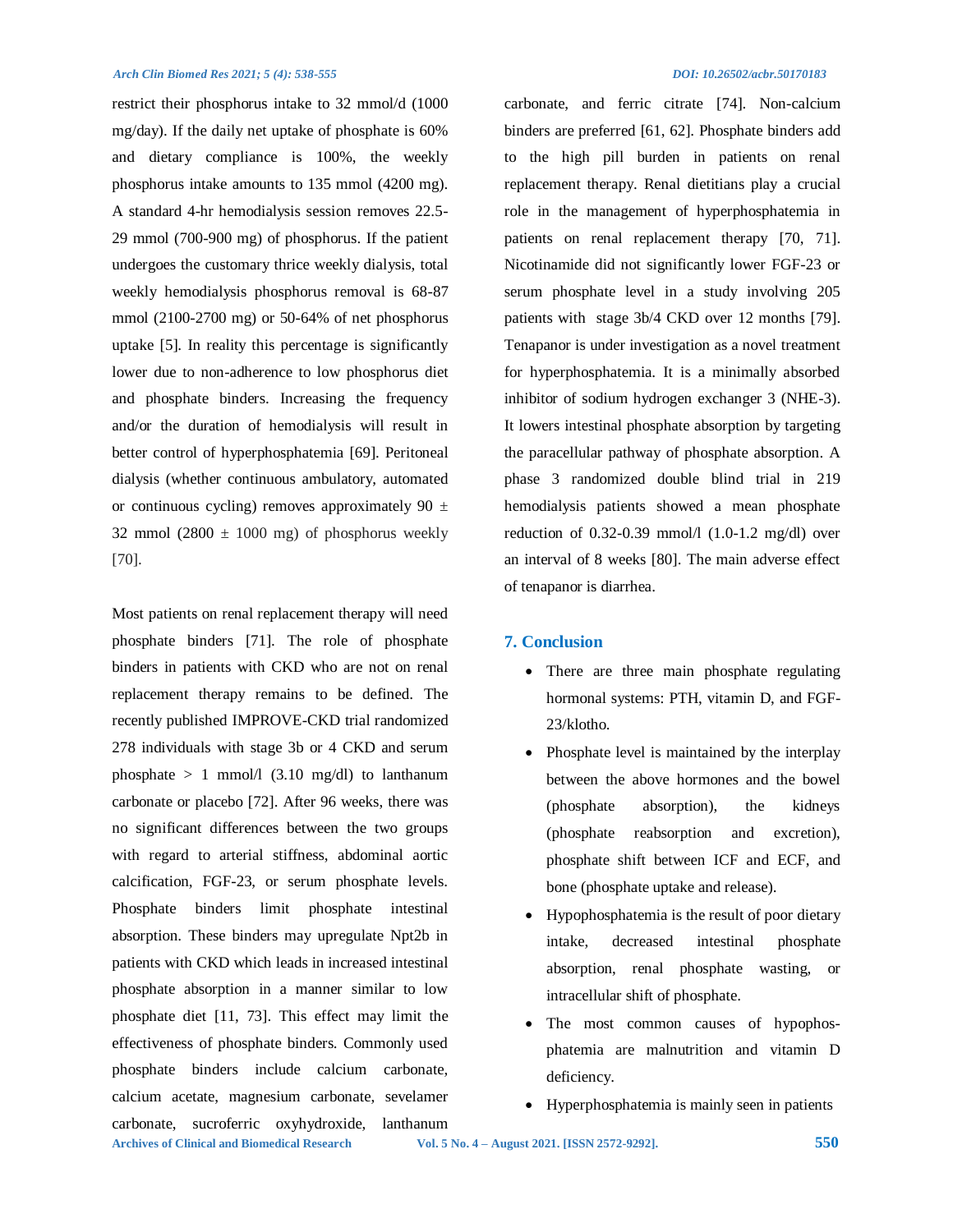with AKI, stage 4 or 5 CKD, and patients on renal replacement therapy. It is treated with dietary phosphate restriction and phosphate binders.

## **References**

- 1. Penido MGMG, Alon US. Phosphate homeostasis and its role in bone health. Pediatr Nephrol 27 (2012): 2039-2048.
- 2. Prasad N, Bhadauria D. Renal phosphate handling: Physiology. Indian J Endocrinol Metab 17 (2013): 620-627.
- 3. Blaine J, Chonchol M, Levi M. Renal Control of Calcium, Phosphate, and Magnesium Homeostasis. Clin J Am Soc Nephrol 10 (2015): 1257-1272.
- 4. Bansal V. Serum Inogranic Phosphorus. In: Walker H, Hall W, Hurst J (eds) Clinical Methods: The History, Physical, and Laboratory Examinations. Boston: Butterworths (1990): 895-899.
- 5. Anjay Rastogi, Nisha Bhatt, Sandro Rossetti, Judith Beto. Management of Hyperphosphatemia in End-Stage Renal Disease: A New Paradigm. J Ren Nutr (2020): 1-14.
- 6. Chonchol M, Smogorzewski M, Stubbs J. Disorders of Calcium, Magnesium, and Phosphate Balance. In: Yu ASL, Chertow GM, Luyckx V, et al. (eds) Brenner & Rector's The Kidney. Philadelphia: Elsevier Inc (2020): 580-613.
- 7. Kestenbaum B, Houillier P. Disorders of Calcium, Phosphate, and Magnesium Metabolism. In: Johnson R, Feehally J, Floege J, et al. (eds) Comprehensive Clinical Nephrology (2018): 124-141.
- 8. Kamyar Kalantar-Zadeh, Lisa Gutekunst, Rajnish Mehrotra, Csaba P Kovesdy,

Rachelle Bross, Christian S Shinaberger, et al. Understanding sources of dietary phosphorus in the treatment of patients with chronic kidney disease. Clin J Am Soc Nephrol 5 (2010): 519-530.

- 9. Institute of Medicine. Dietary Reference Intakes for Calcium, Phosphorus, Magnesium, Vitamin D, and Fluoride. Epub ahead of print (2006).
- 10. Chang AR, Anderson C. Dietary Phosphorus Intake and the Kidney. Annu Rev Nutr 37 (2017): 321-346.
- 11. Tamara Isakova, Joachim H Ix, Stuart M Sprague, Kalani L Raphael, Linda Fried, Jennifer J Gassman, et al. Rationale and approaches to phosphate and fibroblast growth factor 23 reduction in CKD. J Am Soc Nephrol 26 (2015): 2328-2339.
- 12. Saurette M, Alexander RT. Intestinal phosphate absorption: The paracellular pathway predominates?. Exp Biol Med 244 (2019): 646-654.
- 13. Tinawi M. Disorders of Calcium Metabolism: Hypocalcemia and Hypercalcemia. Cureus 13 (2021): e12420.
- 14. Patricia P Centeno, Amanda Herberger, Hee-Chang Mun, Chialing Tu, Edward F Nemeth, Wenhan Chang, et al. Phosphate acts directly on the calcium-sensing receptor to stimulate parathyroid hormone secretion. Nat Commun 10 (2019): 1-12.
- 15. Yong Geng, Lidia Mosyak, Igor Kurinov, Hao Zuo, Emmanuel Sturchler, Tat Cheung Cheng, et al. Structural mechanism of ligand activation in human calcium-sensing receptor. Elife 5 (2016): e13662.
- 16. Jensen A, Brauner-Osborne H. Allosteric Modulation of the Calcium-Sensing Receptor. Curr Neuropharmacol 5 (2007): 180-186.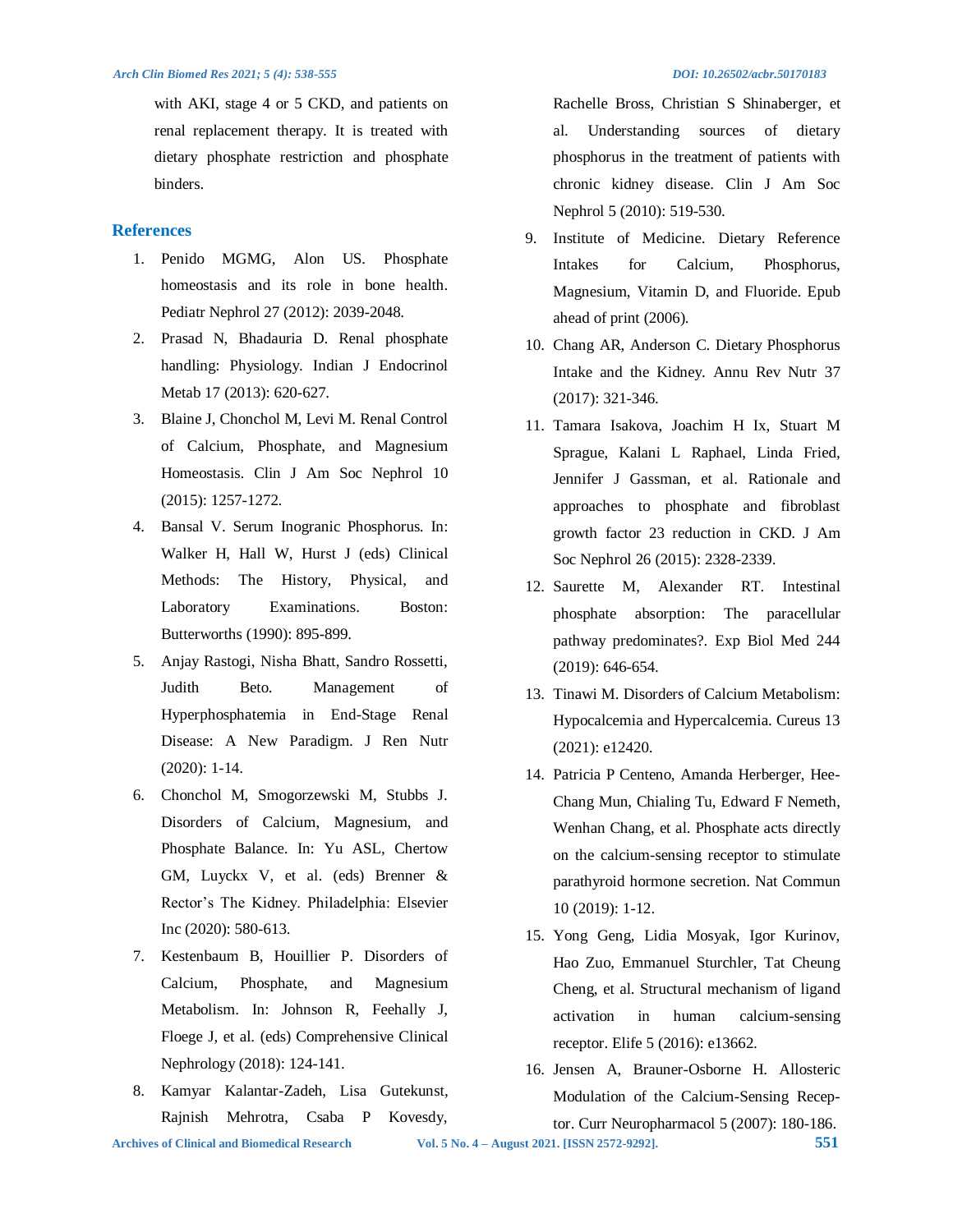- 17. Lederer E. Regulation of serum phosphate. J Physiol 592 (2014): 3985-3995.
- 18. Berndt T, Kumar R. Phosphatonins and the regulation of phosphate homeostasis. Annu Rev Physiol 69 (2007): 341-359.
- 19. Joachim H Ix, Ronit Katz, Bryan R Kestenbaum, Ian H de Boer, Michel Chonchol, Kenneth J Mukamal, et al. Fibroblast growth factor-23 and death, heart failure, and cardiovascular events in community-living individuals: CHS (Cardiovascular Health Study). J Am Coll Cardiol 60 (2012): 200-207.
- 20. Lee Hamm L, Nakhoul N, Hering-Smith KS. Acid-base homeostasis. Clin J Am Soc Nephrol 10 (2015): 2232-2242.
- 21. Tinawi M. Pathophysiology, Evaluation and Management of Metabolic Acidosis. Arch Clin Biomed Res 5 (2021): 85-109.
- 22. Lederer E. Renal phosphate transporters. Curr Opin Nephrol Hypertens 23 (2014): 502-506.
- 23. Wolf M. Forging Forward with 10 Burning Questions on FGF23 in Kidney Disease. J Am Soc Nephrol 21 (2010): 1427-1435.
- 24. Jessica Kendrick, Alfred K Cheung, James S Kaufman, Tom Greene, William L Roberts, Gerard Smits, et al. FGF-23 Associates with Death, Cardiovascular Events, and Initiation of Chronic Dialysis. J Am Soc Nephrol 22 (2011): 1913-1922.
- 25. Orlando M Gutiérrez, Michael Mannstadt, Tamara Isakova, Jose Alejandro Rauh-Hain, Hector Tamez, Anand Shah, et al. Fibroblast Growth Factor 23 and Mortality among Patients Undergoing Hemodialysis. N Engl J Med 359 (2008): 584-592.
- 26. Kuro-O M. Phosphate and Klotho. Kidney Int Suppl 79 (2011): S20-S23.
- 27. Friedl C, Zitt E. Role of etelcalcetide in the management of secondary hyperparathyroidism in hemodialysis patients: a review on current data and place in therapy. Drug Des Devel Ther 12 (2018): 1589-1598.
- 28. Imel EA, Econs MJ. Approach to the hypophosphatemic patient. J Clin Endocrinol Metab 97 (2012): 696-706.
- 29. Miller DW, Slovis CM. Hypophosphatemia in the emergency department therapeutics. Am J Emerg Med 18 (2000): 457-461.
- 30. Tinawi M. Respiratory Acid-Base Disorders: Respiratory Acidosis and Respiratory Alkalosis. Arch Clin Biomed Res 5 (2021): 158-168.
- 31. Lichtman MA, Miller DR, Cohen J, Waterhouse C. Reduced red cell glycolysis, 2, 3-diphosphoglycerate and adenosine triphosphate concentration, and increased hemoglobin-oxygen affinity caused by hypophosphatemia. Ann Intern Med 74 (1971): 562-568.
- 32. Rigas Kalaitzidis. Metabolic Abnormalities in Alcoholic Patients: Focus on Acid Base and Electrolyte Disorders. J Alcohol Drug Depend 3 (2015): 1000185.
- 33. Tinawi M. New Trends in the Utilization of Intravenous Fluids. Cureus 13 (2021): e14619.
- 34. Malloy PJ, Feldman D. Genetic disorders and defects in vitamin D action. Endocrinol Metab Clin North Am 39 (2010): 333-346.
- 35. Arnaud Molin, Arnaud Wiedemann, Nick Demers, Martin Kaufmann, Jérémy Do Cao, Laurent Mainard, et al. Vitamin D– Dependent Rickets Type 1B (25-Hydroxylase Deficiency): A Rare Condition or a Misdiagnosed Condition?. J Bone Miner Res 32 (2017): 1893-1899.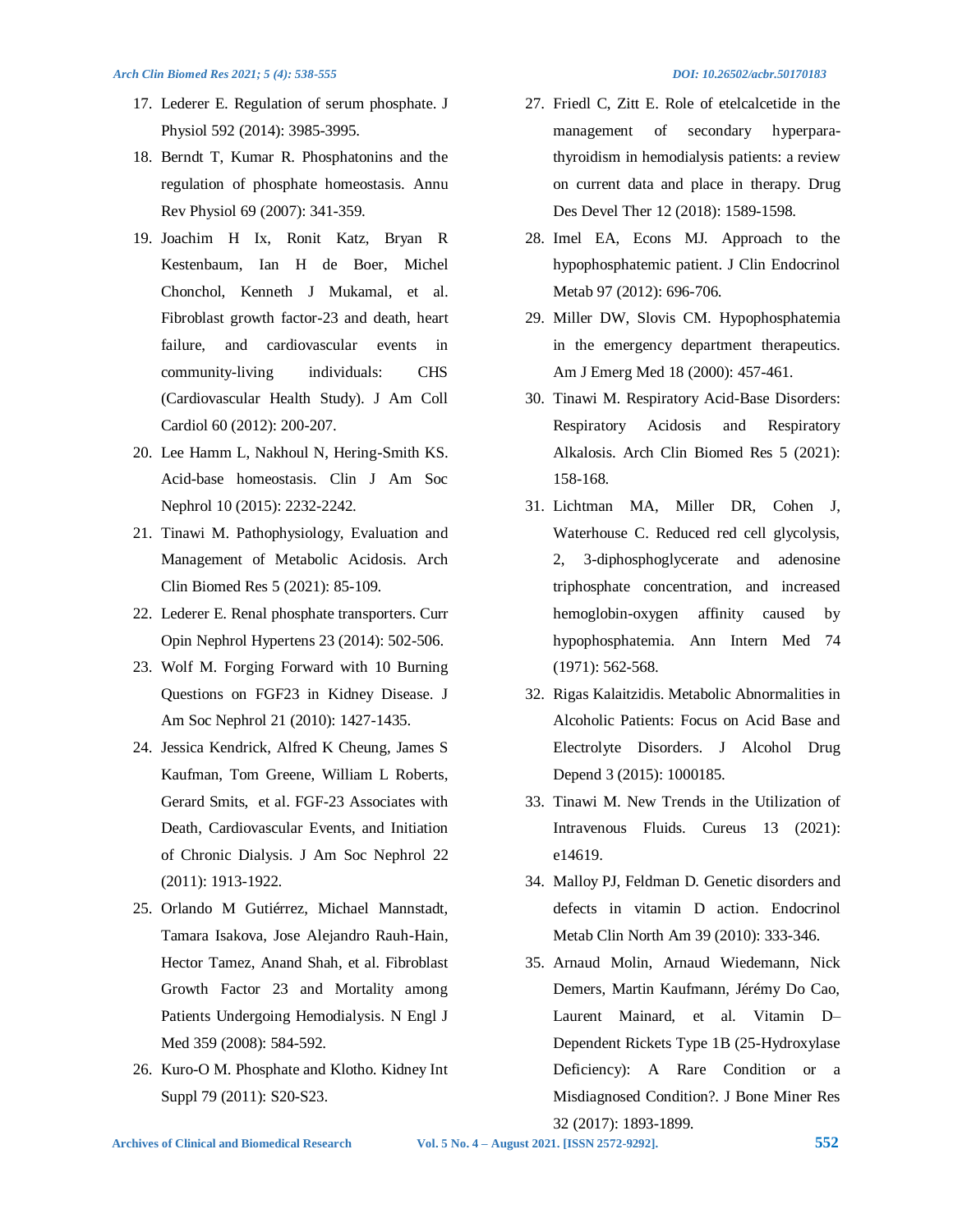- 36. Manghat P, Sodi R, Swaminathan R. Phosphate homeostasis and disorders. Ann Clin Biochem 51 (2014): 631-656.
- 37. O'Connor G, Nicholls D. Refeeding hypophosphatemia in adolescents with anorexia nervosa: A systematic review. Nutr Clin Pract 28 (2013): 358-364.
- 38. Wollner A, Shalit M, Brezis M. Tumor genesis syndrome. Hypophosphatemia accompanying Burkitt's lymphoma cell leukemia. Miner Electrolyte Metab 12 (1986): 173-175.
- 39. Cadman PE. Hypophosphatemia in Users of Cannabis. Am J Kidney Dis 69 (2017): 152- 155.
- 40. Felsenfeld AJ, Rodriguez M. Phosphorus, regulation of plasma calcium, and secondary hyperparathyroidism: A hypothesis to integrate a historical and modern perspective. J Am Soc Nephrol 10 (1999): 878-890.
- 41. Brunelli S, Goldfarb S. Hypophosphatemia: Clinical Consequences and Management. J Am Soc Nephrol 18 (2007): 1999-2003.
- 42. Liamis G, Milionis HJ, Elisaf M. Medicationinduced hypophosphatemia: A review. QJM 103 (2010): 449-459.
- 43. Tinawi M, Bastani B. A case of Fanconi syndrome as a complication of treatment with a checkpoint inhibitor in a patient with hepatocellular carcinoma. J Nephropathol 9 (2020): e19.
- 44. Tinawi M, Bastani B. Nephrotoxicity of Immune Checkpoint Inhibitors: Acute Kidney Injury and Beyond. Cureus 12 (2020): e12204.
- 45. Juan Feng, Yan Jiang, Ou Wang, Mei Li, Xiaoping Xing, Li Huo, et al. The diagnostic dilemma of tumor induced osteomalacia: A retrospective analysis of 144 cases. Endocr J

64 (2017): 675-683.

- 46. Broman M, Carlsson O, Friberg H, Wieslander A, Godaly G. Phosphatecontaining dialysis solution prevents hypophosphatemia during continuous renal replacement therapy. Acta Anaesthesiol Scand 55 (2011): 39-45.
- 47. Nataatmadja MS, Francis R. Recurrent severe hypophosphatemia following intravenous iron administration. Clin Case Reports 8 (2020): 243-246.
- 48. Prié D, Friedlander G. Genetic disorders of renal phosphate transport. N Engl J Med 362 (2010): 2399-2409.
- 49. Thomas O. Carpenter, Michael P Whyte, Erik A Imel, Annemieke M Boot, Wolfgang Högler, Agnès Linglart, et al. Burosumab therapy in children with X-linked hypophosphatemia. N Engl J Med 378 (2018): 1987-1998.
- 50. Lee JY, Imel EA. The changing face of hypophosphatemic disorders in the FGF-23 era. Pediatr Endocrinol Rev 10 (2013): 367- 379.
- 51. Robinson C, Collins MT, Boyce AM. Fibrous Dysplasia/McCune-Albright Syndrome: Clinical and Translational Perspectives. Curr Osteoporos Rep 14 (2016): 178-186.
- 52. Daniella Magen, Liron Berger, Michael J Coady, Anat Ilivitzki, Daniela Militianu, Martin Tieder, et al. A loss-of-function mutation in NaPi-IIa and renal Fanconi's syndrome. N Engl J Med (2010): 1102-1109.
- 53. Bettina Lorenz-Depiereux, Anna Benet-Pages, Gertrud Eckstein, Yardena Tenenbaum-Rakover, Janine Wagenstaller, Dov Tiosano, et al. Hereditary hypophosphatemic rickets with hypercalciuria is caused by mutations in the

**Archives of Clinical and Biomedical Research Vol. 5 No. 4 – August 2021. [ISSN 2572-9292]. 553**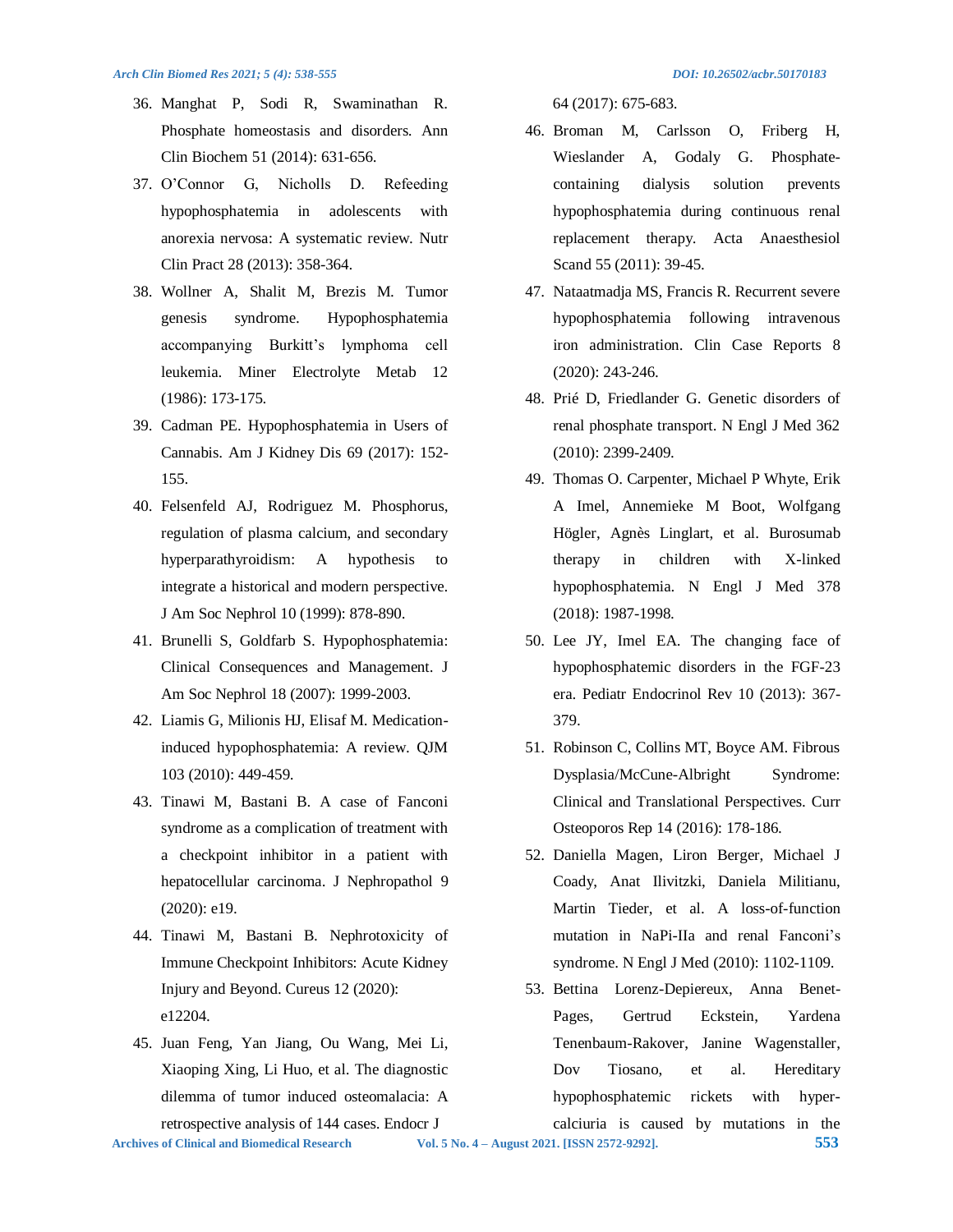sodium-phosphate co-transporter gene SLC34A3. Am J Hum Genet 78 (2006): 193- 201.

- 54. Covic A, Rastogi A. Hyperphosphatemia in patients with ESRD: Assessing the current evidence linking outcomes with treatment adherence. BMC Nephrol 14 (2013): 153.
- 55. Hruska KA, Mathew S, Lund R, et al. Hyperphosphatemia of chronic kidney disease. Kidney Int 74 (2008): 148-157.
- 56. Bryan Kestenbaum, Joshua N Sampson, Kyle D Rudser, Donald J Patterson, Stephen L Seliger, Bessie Young, et al. Serum phosphate levels and mortality risk among people with chronic kidney disease. J Am Soc Nephrol 16 (2005): 520-528.
- 57. Bosch X, Poch E, Grau JM. Rhabdomyolysis and acute kidney injury. N Engl J Med 361 (2009): 62-72.
- 58. Michael Darmon, François Vincent, Laurent Camous, Emmanuel Canet, Caroline Bonmati, Thorsten Braun, et al. Tumour lysis syndrome and acute kidney injury in highrisk haematology patients in the rasburicase era. A prospective multicentre study from the Groupe de Recherche en Réanimation Respiratoire et Onco-Hématologique. Br J Haematol 162 (2013): 489-497.
- 59. Hoffmanová I, Kraml P, Anděl M. Renal risk associated with sodium phosphate medication: Safe in healthy individuals, potentially dangerous in others. Expert Opin Drug Saf 14 (2015): 1097-1110.
- 60. Monica Schaefer, Emily Littrell, Amina Khan, Mark E Patterson. Estimated GFR decline following sodium phosphate enemas versus polyethylene glycol for screening colonoscopy: A retrospective cohort study.

Am J Kidney Dis 67 (2016): 609-616.

- 61. Ghassan K Abou-Alfa, Vaibhav Sahai, Antoine Hollebecque, Gina Vaccaro, Davide Melisi, Raed Al-Rajabi, et al. Pemigatinib for previously treated, locally advanced or metastatic cholangiocarcinoma: a multicentre, open-label, phase 2 study. Lancet Oncol 21 (2020): 671-684.
- 62. O'connor LR, Klein KL, Bethune JE. Hyperphosphatemia in Lactic Acidosis. N Engl J Med 297 (1977): 707-709.
- 63. Kebler R, McDonald FD, Cadnapaphornchai P. Dynamic changes in serum phosphorus levels in diabetic ketoacidosis. Am J Med 79 (1985): 571-576.
- 64. Sprecher E. Familial tumoral calcinosis: From characterization of a rare phenotype to the pathogenesis of ectopic calcification. J Invest Dermatol 3 (2010): 652-660.
- 65. Valentina Molinaris, Mario G Bianchetti, Gregorio P Milani, Sebastiano AG Lava, Roberto Della Bruna, Giacomo D Simonetti, et al. Interferences in the measurement of circulating phosphate: A literature review. Clin Chem Lab Med. Epub ahead of print (2020).
- 66. Block GA, Hulbert-Shearon TE, Levin NW, Port F K. Association of serum phosphorus and calcium x phosphate product with mortality risk in chronic hemodialysis patients: A national study. Am J Kidney Dis 31 (1998): 607-617.
- 67. Askar AM. Hyperphosphatemia: The hidden killer in chronic kidney disease. Saudi Med J 36 (2015): 13-19.
- 68. Chang AR, Grams ME. Serum Phosphorus and mortality in the Third National Health and Nutrition Examination Survey (NHANES III): Effect modification by fasting. Am J Kidney Dis 64 (2014): 567-573.

**Archives of Clinical and Biomedical Research Vol. 5 No. 4 – August 2021. [ISSN 2572-9292]. 554**